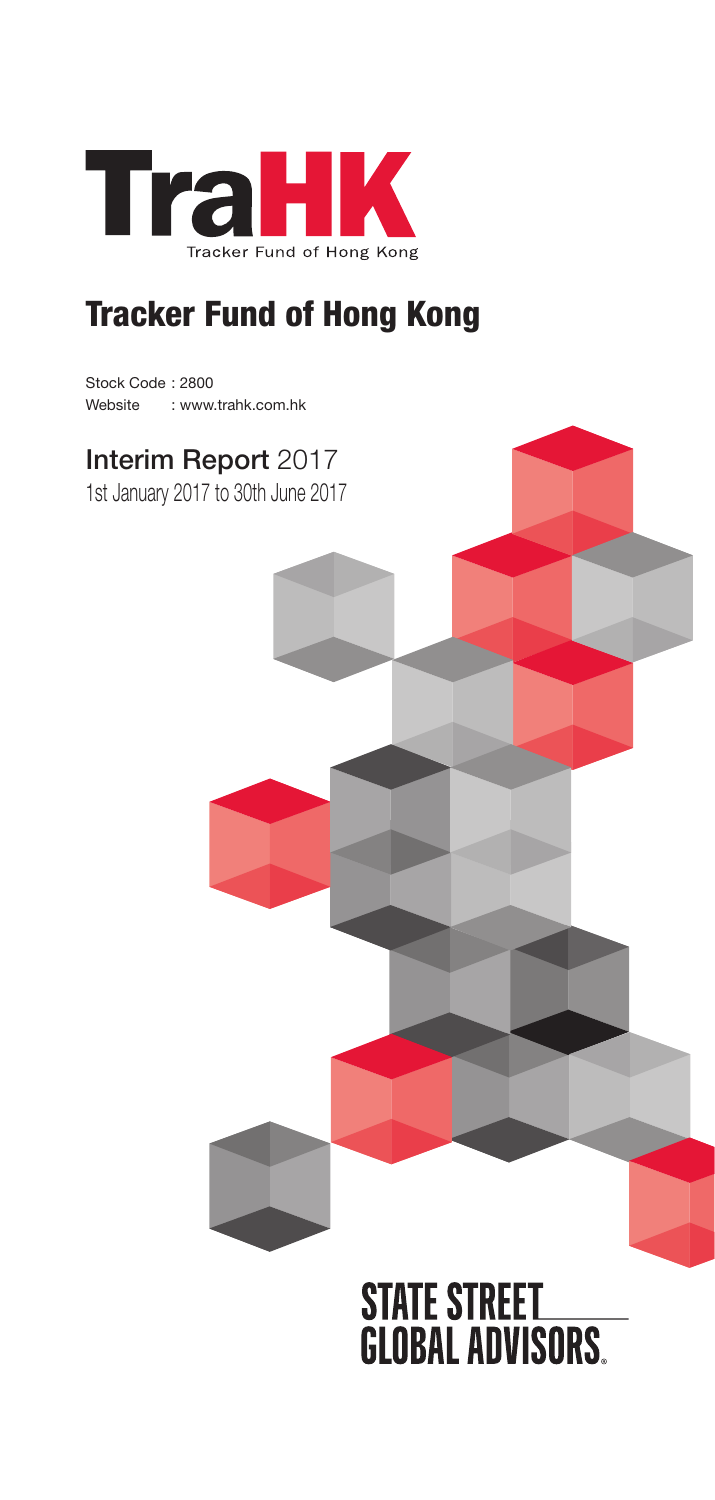

# Contents

- Condensed Statement of Net Assets (unaudited) 1
- Condensed Statement of Comprehensive Income (unaudited) 2
- Condensed Statement of Changes in Net Assets Attributable to
	- Holders of Redeemable Units (unaudited) 3
	- Condensed Statement of Cash Flows (unaudited) 4
	- Notes to the Unaudited Condensed Financial Statements 5
		- Investment Portfolio (unaudited) 16
	- Statement of Movements in Investment Portfolio (unaudited) 18
		- Performance Record (unaudited) 20
		- Administration and Management 21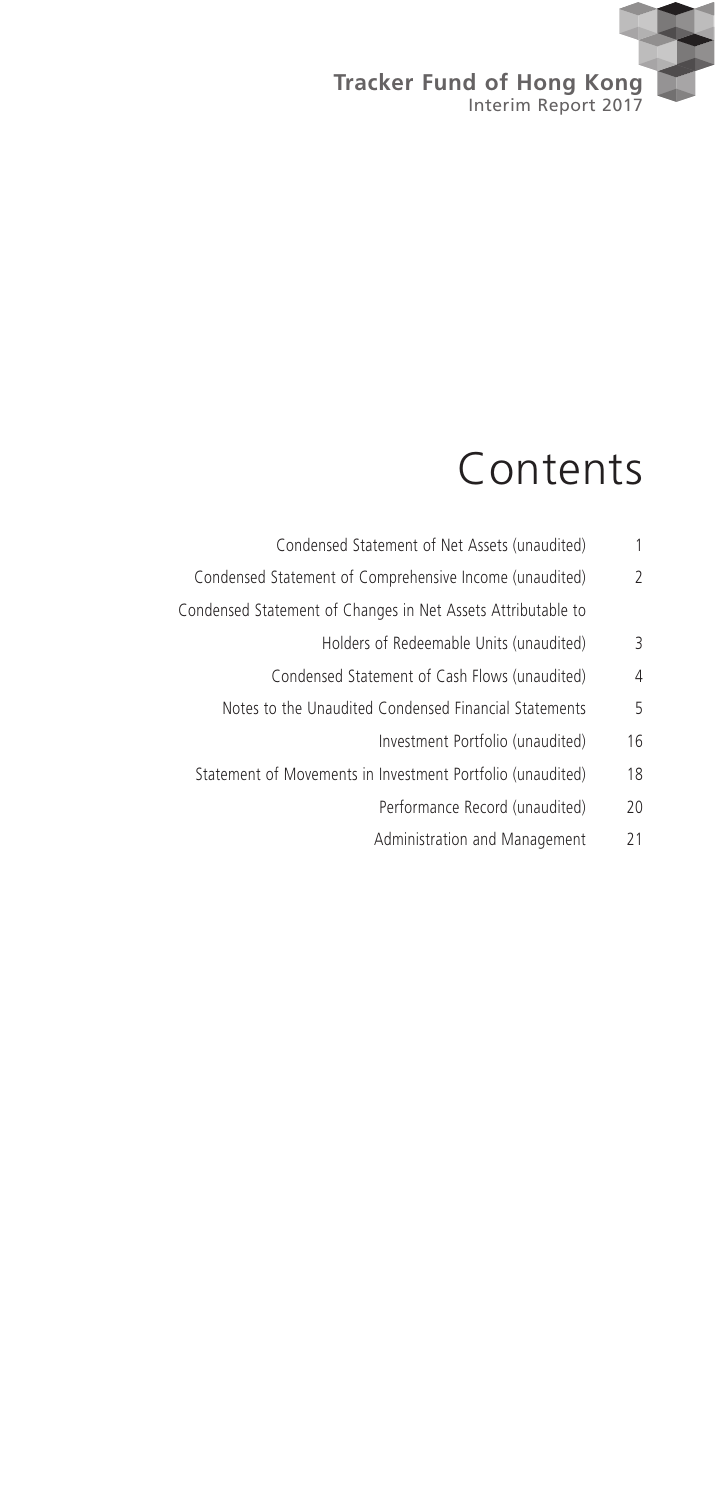

## **CONDENSED STATEMENT OF NET ASSETS (UNAUDITED)**

AS AT 30TH JUNE 2017

|                                                                                      | <b>Notes</b> | (UNAUDITED)<br>30.06.2017<br>HK\$ | (AUDITED)<br>31.12.2016<br>HK\$ |
|--------------------------------------------------------------------------------------|--------------|-----------------------------------|---------------------------------|
| Assets                                                                               |              |                                   |                                 |
| <b>Current assets</b>                                                                |              |                                   |                                 |
| Investments                                                                          |              | 90,669,306,946                    | 80,326,608,461                  |
| Dividend receivable                                                                  |              | 868,255,387                       |                                 |
| Other accounts receivable and                                                        |              |                                   |                                 |
| prepayments                                                                          |              | 1,073,265                         | 198,465                         |
| <b>Bank balances</b>                                                                 | 7(d)         | 595,963,938                       | 198,445,374                     |
| <b>Total assets</b>                                                                  |              |                                   | 92,134,599,536 80,525,252,300   |
| <b>Liabilities</b>                                                                   |              |                                   |                                 |
| <b>Current liabilities</b>                                                           |              |                                   |                                 |
| Management fee payable                                                               | 7(b)         | 7,265,600                         | 6,967,036                       |
| Trustee fee payable                                                                  | 7(c)         | 7,265,600                         | 13,784,331                      |
| Index license fee payable                                                            | 8(c)         | 3,251,269                         | 3,057,428                       |
| Registrar fee payable                                                                | 8(a)         | 484,685                           | 289,913                         |
| Professional fee payable<br>Amounts payable on redemption                            |              | 60,000                            | 40,000                          |
| of units                                                                             |              | 7,783,284                         |                                 |
| Withholding tax payable                                                              |              | 61,486,438                        |                                 |
| Other accounts payable and accruals                                                  |              | 1,627,842                         | 1,615,302                       |
| Liabilities (excluding net assets<br>attributable to holders of<br>redeemable units) |              | 89,224,718                        | 25,754,010                      |
| Net assets attributable to<br>holders of redeemable units                            | 5            | 92,045,374,818                    | 80,499,498,290                  |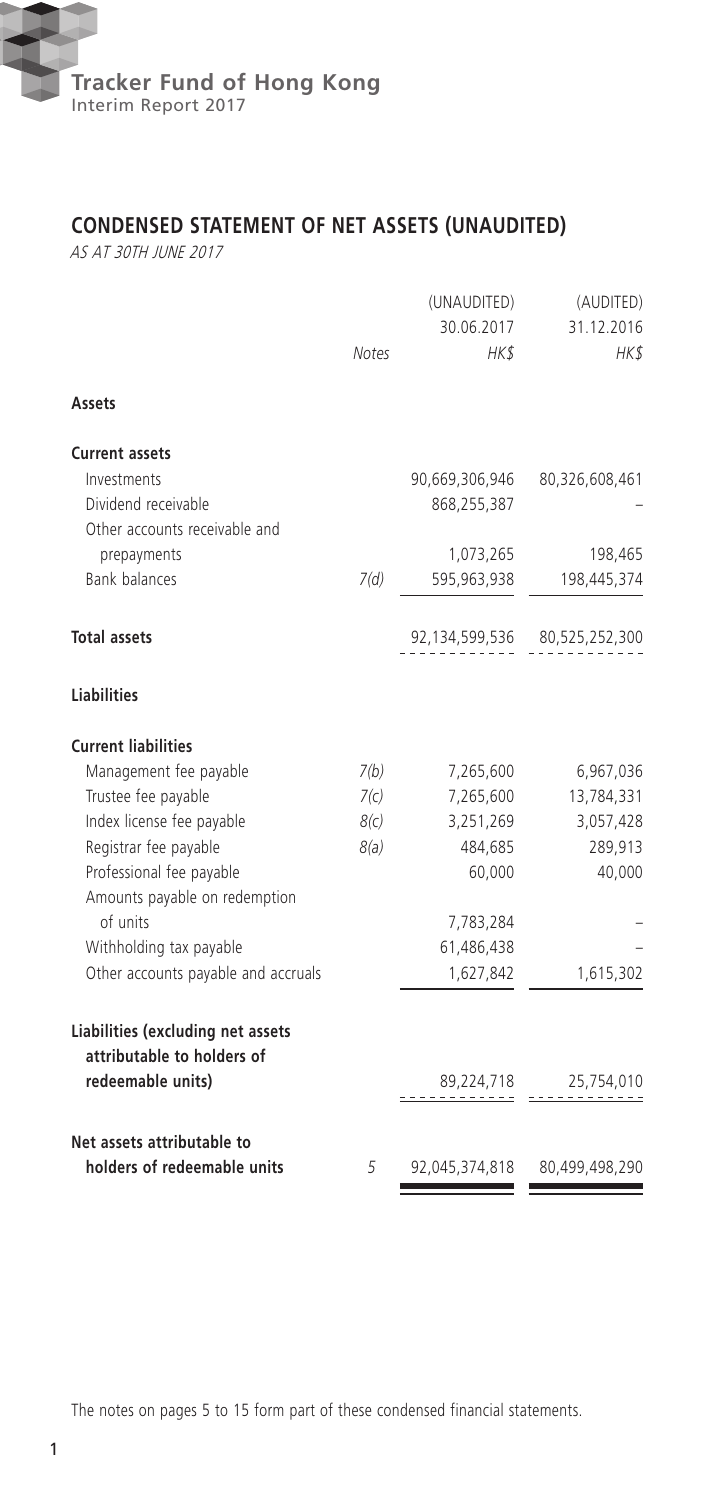

## **CONDENSED STATEMENT OF COMPREHENSIVE INCOME (UNAUDITED)**

*FOR THE PERIOD ENDED 30TH JUNE 2017*

|                                   | (UNAUDITED)  |                 |                 |  |
|-----------------------------------|--------------|-----------------|-----------------|--|
|                                   |              | 01.01.2017      | 01.01.2016      |  |
|                                   |              | to              | to              |  |
|                                   |              | 30.06.2017      | 30.06.2016      |  |
|                                   | <b>Notes</b> | HK\$            | HK\$            |  |
| Income                            |              |                 |                 |  |
| Dividends                         |              | 1,775,876,418   | 1,975,996,450   |  |
| <b>Bank interest</b>              | 7(d)         | 424,635         | 321,302         |  |
| Transaction fee                   | 4(a)         | 765,000         | 895,082         |  |
| Other income                      | 4(b)         | 1,850,508       | 2,214,256       |  |
| Net gain/(loss) on investments    | 3            | 13,251,647,788  | (3,348,117,442) |  |
|                                   |              |                 |                 |  |
| Total investment income/(loss)    |              | 15,030,564,349  | (1,368,690,352) |  |
| <b>Expenses</b>                   |              |                 |                 |  |
| Management fee                    | 7(b)         | 14,329,467      | 12,515,929      |  |
| Trustee fee                       | 7(c)         | 14,460,506      | 12,515,929      |  |
| Index license fee                 | 8(c)         | 6,325,765       | 5,286,376       |  |
| Transaction costs on investments  |              | 8,180,267       | 7,912,065       |  |
| Registrar fee                     | 8(a)         | 910,453         | 911,707         |  |
| Publication and printing expenses |              | 1,186,913       | 626,777         |  |
| Conversion agent fee              | 8(b)         | 743,995         | 858,605         |  |
| Audit fee                         |              | 226,186         | 240,901         |  |
| Bank charges                      |              | 115,619         | 340,036         |  |
| Legal and other professional fees |              | 254,999         | 120,600         |  |
| Other operating expenses          |              | 236,434         | 608,384         |  |
| <b>Total operating expenses</b>   |              | 46,970,604<br>. | 41,937,309      |  |
| Operating profit/(loss)           |              | 14,983,593,745  | (1,410,627,661) |  |
| <b>Finance costs</b>              |              |                 |                 |  |
| Distributions to holders of       |              |                 |                 |  |
| redeemable units                  | 13           | (517, 798, 875) | (555, 358, 800) |  |
|                                   |              |                 |                 |  |
| Profit/(loss) after distributions |              |                 |                 |  |
| and before tax                    |              | 14,465,794,870  | (1,965,986,461) |  |
| Withholding tax                   | 6            | (69, 350, 507)  | (94, 994, 172)  |  |
| Increase/(decrease) in net assets |              |                 |                 |  |
| attributable to holders of        |              |                 |                 |  |
| redeemable units from operations  |              | 14,396,444,363  | (2,060,980,633) |  |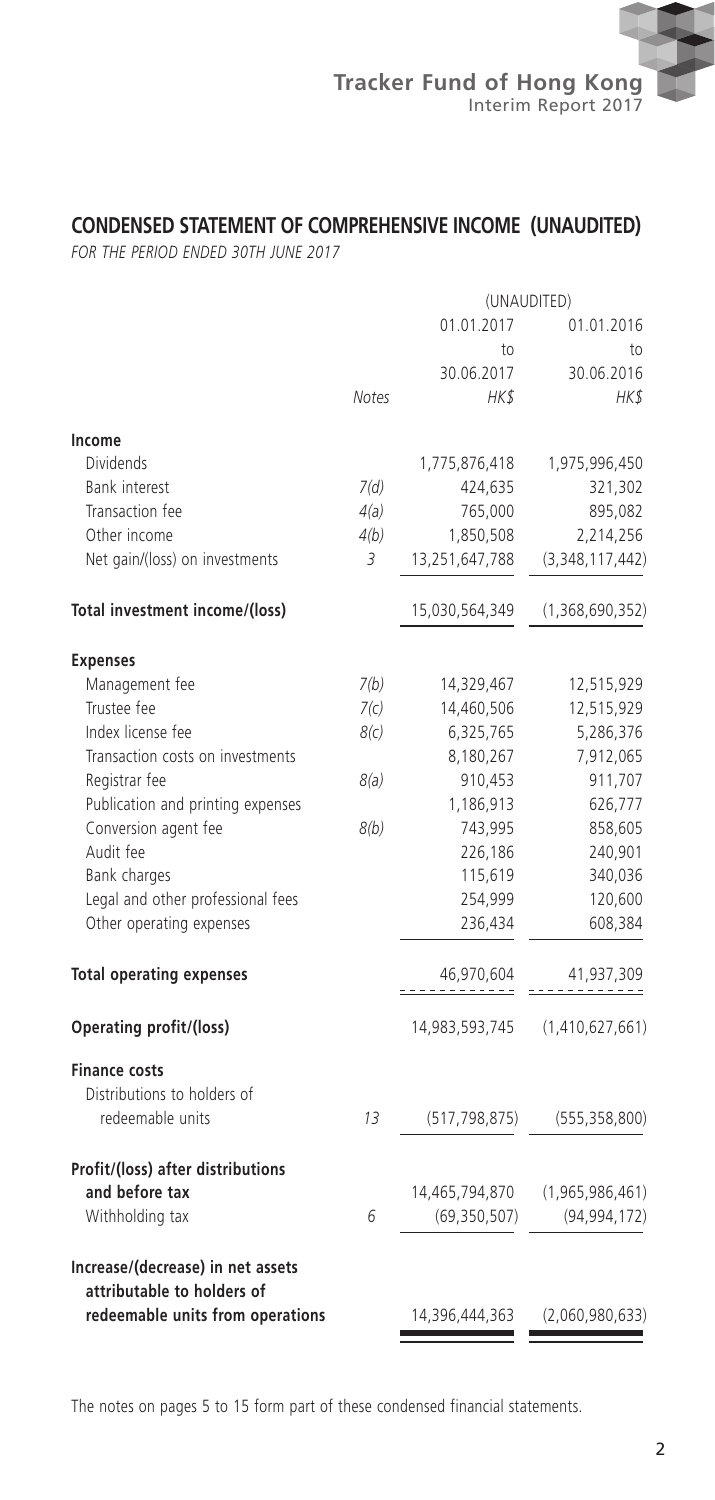

## **CONDENSED STATEMENT OF CHANGES IN NET ASSETS ATTRIBUTABLE TO HOLDERS OF REDEEMABLE UNITS (UNAUDITED)**

FOR THE PERIOD ENDED 30TH JUNE 2017

|                                                                                          | (UNAUDITED)  |                                            |                                       |  |
|------------------------------------------------------------------------------------------|--------------|--------------------------------------------|---------------------------------------|--|
|                                                                                          |              | 01.01.2017                                 | 01.01.2016                            |  |
|                                                                                          |              | to                                         | to                                    |  |
|                                                                                          |              |                                            | 30.06.2017 30.06.2016                 |  |
|                                                                                          | <b>Notes</b> | HK\$                                       | HK\$                                  |  |
| Net assets attributable to holders of<br>redeemable units at 1st January                 |              |                                            | 80,499,498,290 72,386,721,042         |  |
| Issue of units                                                                           |              |                                            |                                       |  |
| $-$ In-kind                                                                              | 9            |                                            | 14,013,700,646 10,490,257,345         |  |
| - Cash component                                                                         | 9            | 89,445,213                                 | 52,412,553                            |  |
|                                                                                          |              |                                            | 14, 103, 145, 859   10, 542, 669, 898 |  |
| Redemption of units                                                                      |              |                                            |                                       |  |
| $-$ In-kind                                                                              | 9            | $(16,874,166,907)$ $(5,657,579,237)$       |                                       |  |
| - Cash component                                                                         | 9            | (79, 546, 787)                             | (26, 905, 115)                        |  |
|                                                                                          |              | $(16, 953, 713, 694)$ $(5, 684, 484, 352)$ |                                       |  |
| Net issue/(redemption) of units                                                          |              |                                            | $(2,850,567,835)$ $4,858,185,546$     |  |
| Increase/(decrease) in net assets<br>attributable to holders of<br>redeemable units from |              |                                            |                                       |  |
| operations                                                                               |              |                                            | $14,396,444,363$ $(2,060,980,633)$    |  |
| Net assets attributable to                                                               |              |                                            |                                       |  |
| holders of redeemable units<br>at 30th June                                              |              |                                            | 92,045,374,818 75,183,925,955         |  |
|                                                                                          |              |                                            |                                       |  |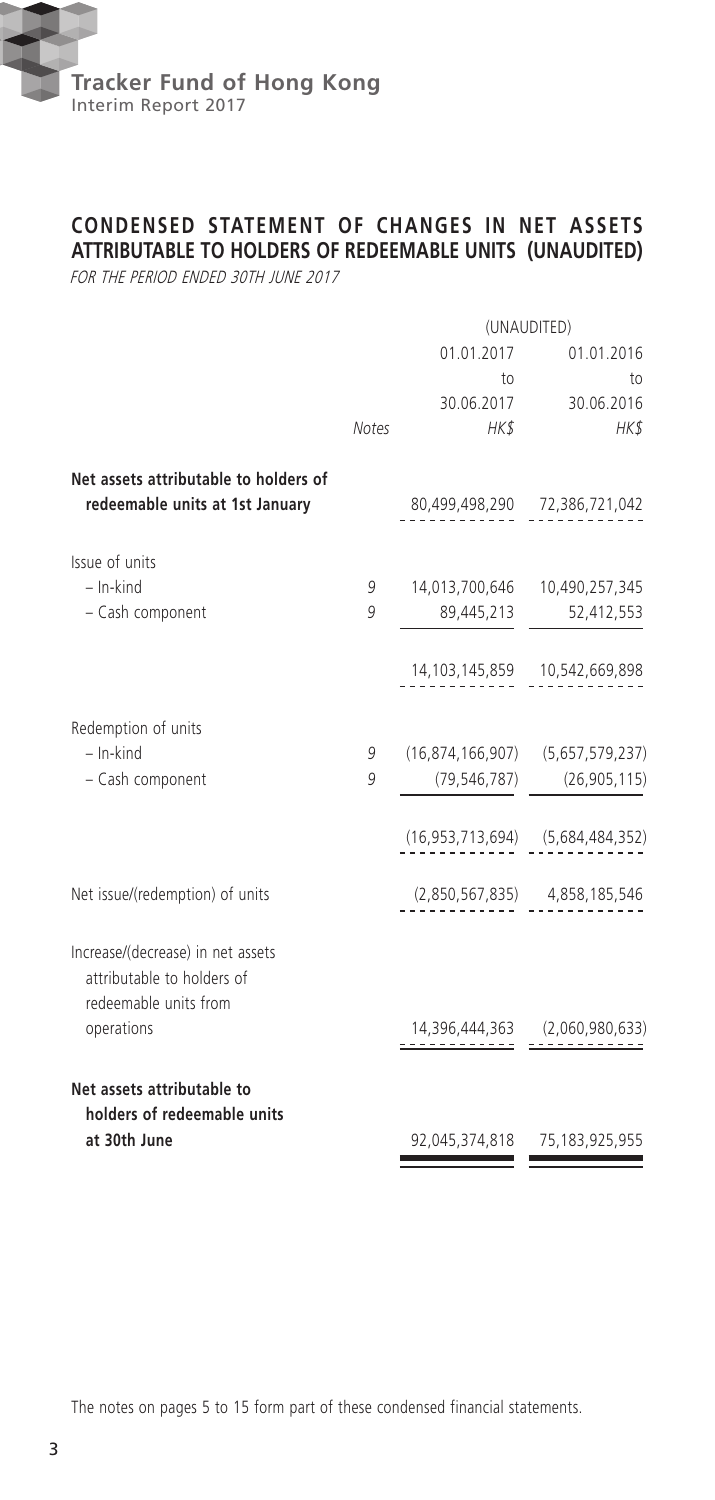

## **CONDENSED STATEMENT OF CASH FLOWS (UNAUDITED)**

*FOR THE PERIOD ENDED 30TH JUNE 2017*

|                                                                                                                                                                                                                                                                                                                                                                                                                                                                                           | (UNAUDITED)      |                                                                                                                                                                                                                                  |                                                                                                                                                                                                                                     |  |
|-------------------------------------------------------------------------------------------------------------------------------------------------------------------------------------------------------------------------------------------------------------------------------------------------------------------------------------------------------------------------------------------------------------------------------------------------------------------------------------------|------------------|----------------------------------------------------------------------------------------------------------------------------------------------------------------------------------------------------------------------------------|-------------------------------------------------------------------------------------------------------------------------------------------------------------------------------------------------------------------------------------|--|
|                                                                                                                                                                                                                                                                                                                                                                                                                                                                                           |                  | 01.01.2017<br>to                                                                                                                                                                                                                 | 01.01.2016<br>to                                                                                                                                                                                                                    |  |
|                                                                                                                                                                                                                                                                                                                                                                                                                                                                                           | <b>Notes</b>     | 30.06.2017<br>HK\$                                                                                                                                                                                                               | 30.06.2016<br>HK\$                                                                                                                                                                                                                  |  |
| Cash flows from operating<br>activities                                                                                                                                                                                                                                                                                                                                                                                                                                                   |                  |                                                                                                                                                                                                                                  |                                                                                                                                                                                                                                     |  |
| Proceeds from sale of investments<br>Payments for purchase of investments<br>Dividends received<br>Bank interest received<br>Transaction fee received<br>Other income received<br>Management fee paid<br>Trustee fee paid<br>Index license fee paid<br>Registrar fee paid<br>Publication and printing expenses paid<br>Transaction costs on investments paid<br>Conversion agent fee paid<br>Bank charges paid<br>Legal and other professional fees paid<br>Other operating expenses paid | 9<br>9           | 3,429,913,504<br>(3, 125, 862, 526)<br>644,189,027<br>431,363<br>720,000<br>(14,030,903)<br>(20, 979, 237)<br>(6, 131, 924)<br>(715, 681)<br>(621, 443)<br>(8, 180, 267)<br>(816,000)<br>(499, 120)<br>(234, 999)<br>(1,396,572) | 2,682,174,376<br>(2,624,642,366)<br>861,771,992<br>297,219<br>780,001<br>323,597<br>(6,451,766)<br>(6,451,766)<br>(5, 298, 238)<br>(932, 463)<br>(563, 429)<br>(7, 912, 065)<br>(524,000)<br>(171, 848)<br>(300, 984)<br>(679, 391) |  |
| Net cash generated from operating<br>activities                                                                                                                                                                                                                                                                                                                                                                                                                                           |                  | 895,785,222                                                                                                                                                                                                                      | 891,418,869                                                                                                                                                                                                                         |  |
| Cash flows from financing activities                                                                                                                                                                                                                                                                                                                                                                                                                                                      |                  |                                                                                                                                                                                                                                  |                                                                                                                                                                                                                                     |  |
| Cash component received on issue of units<br>Cash component paid on redemption                                                                                                                                                                                                                                                                                                                                                                                                            | 9                | 89,445,213                                                                                                                                                                                                                       | 52,412,553                                                                                                                                                                                                                          |  |
| of units<br>Interim distribution paid                                                                                                                                                                                                                                                                                                                                                                                                                                                     | 9<br>$4(b)$ , 13 | (71, 763, 504)<br>(515, 948, 367)                                                                                                                                                                                                | (26, 905, 115)<br>(553, 468, 141)                                                                                                                                                                                                   |  |
| Net cash used in financing activities                                                                                                                                                                                                                                                                                                                                                                                                                                                     |                  | (498, 266, 658)                                                                                                                                                                                                                  | (527, 960, 703)                                                                                                                                                                                                                     |  |
| Net increase/(decrease) in cash and<br>cash equivalents                                                                                                                                                                                                                                                                                                                                                                                                                                   |                  | 397,518,564                                                                                                                                                                                                                      | 363,458,166                                                                                                                                                                                                                         |  |
| Cash and cash equivalents at the<br>beginning of the period                                                                                                                                                                                                                                                                                                                                                                                                                               |                  | 198,445,374                                                                                                                                                                                                                      | 256,943,653                                                                                                                                                                                                                         |  |
| Cash and cash equivalents at<br>the end of the period                                                                                                                                                                                                                                                                                                                                                                                                                                     |                  | 595,963,938                                                                                                                                                                                                                      | 620,401,819                                                                                                                                                                                                                         |  |
| Analysis of balances of cash and<br>cash equivalents:                                                                                                                                                                                                                                                                                                                                                                                                                                     |                  |                                                                                                                                                                                                                                  |                                                                                                                                                                                                                                     |  |
| Bank balances                                                                                                                                                                                                                                                                                                                                                                                                                                                                             | 7(d)             | 595,963,938                                                                                                                                                                                                                      | 620,401,819                                                                                                                                                                                                                         |  |

Please refer to note 9 for details of major non-cash transactions.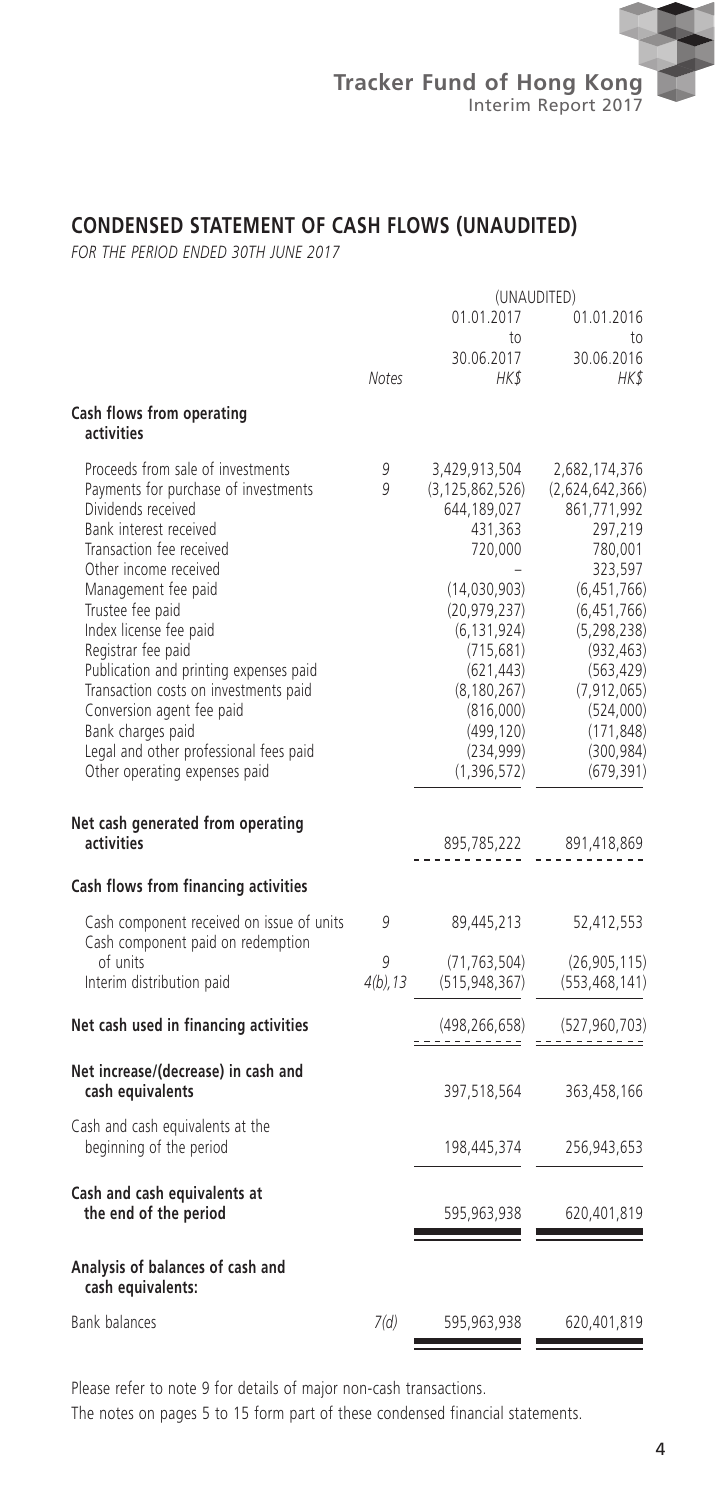

## **NOTES TO THE UNAUDITED CONDENSED FINANCIAL STATEMENTS**

#### **1 General Information**

Tracker Fund of Hong Kong (the "Fund") is a unit trust which is governed by its Trust Deed dated 23rd October 1999, as amended or supplemented from time to time (the "Trust Deed"). The Fund is authorized by the Securities and Futures Commission of Hong Kong under Section 104(1) of the Hong Kong Securities and Futures Ordinance. The Fund is also listed on The Stock Exchange of Hong Kong Limited (a subsidiary of the Hong Kong Exchanges and Clearing Limited).

The manager and the trustee of the Fund are State Street Global Advisors Asia Limited (the "Manager") and State Street Bank and Trust Company (the "Trustee") respectively.

The Fund's objective is to provide investment results that closely correspond to the performance of the Hang Seng Index (the "Index").

#### **2 Basis of preparation and accounting policies**

These unaudited condensed interim financial statements for the six months ended 30th June 2017 have been prepared in accordance with Hong Kong Accounting Standard 34, "Interim financial reporting". The unaudited condensed interim financial statements should be read in conjunction with the annual financial statements for the year ended 31st December 2016, which have been prepared in accordance with Hong Kong Financial Reporting Standards ("HKFRS").

The accounting policies applied are consistent with those of the annual financial statements for the year ended 31st December 2016. Other amendments to HKFRS effective for the financial year ending 31st December 2017 are not expected to have a material impact on the Fund.

#### **3 Net gain/(loss) on investments**

|                                             | (UNAUDITED)    |                 |  |
|---------------------------------------------|----------------|-----------------|--|
|                                             | 01.01.2017     | 01.01.2016      |  |
|                                             | to             | to              |  |
|                                             | 30.06.2017     | 30.06.2016      |  |
|                                             | HK\$           | HK\$            |  |
| Change in unrealized gain/(loss) on         |                |                 |  |
| investments                                 | 12,814,203,774 | (2,746,482,422) |  |
| Realized gain/(loss) on sale of investments | 437.444.014    | (601, 635, 020) |  |
|                                             | 13.251.647.788 | (3,348,117,442) |  |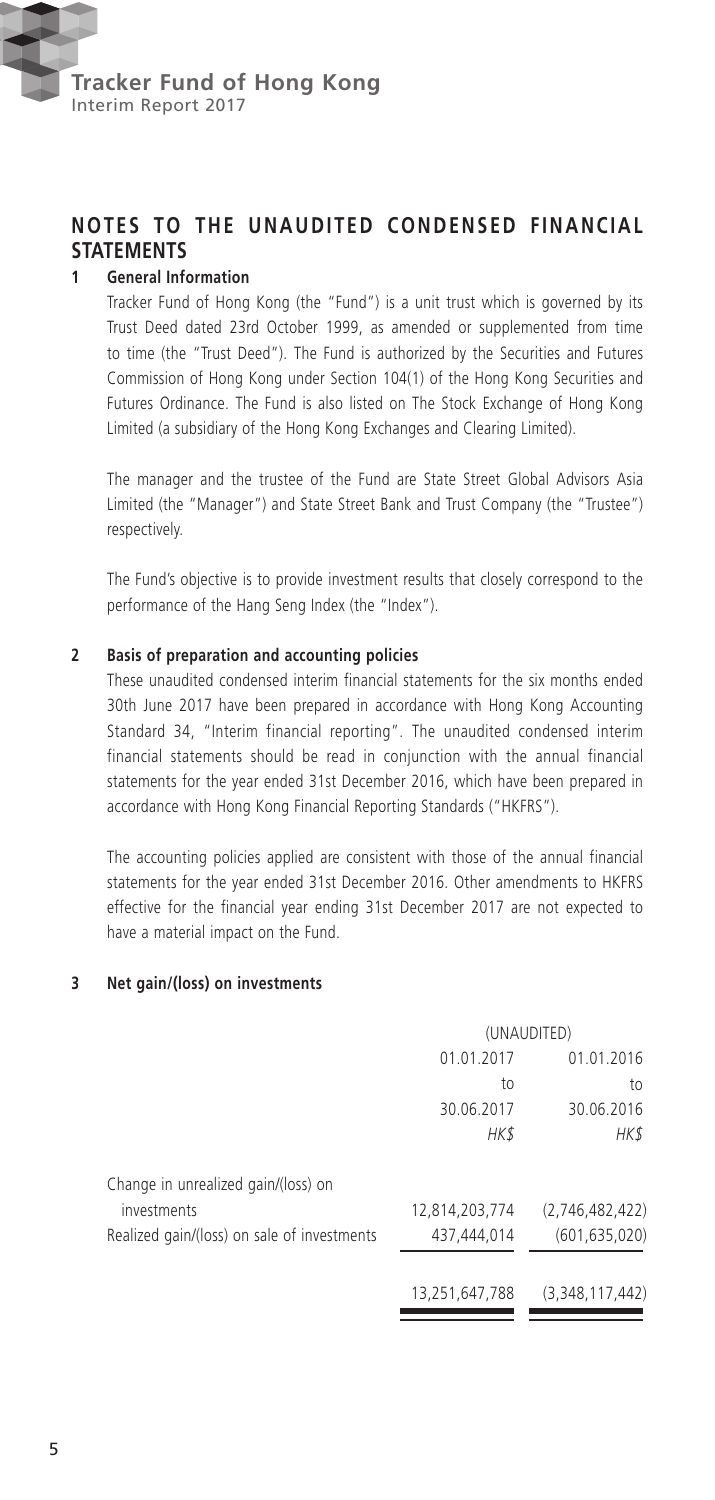#### **4 Income**

*(a) Transaction fee*

Applications to create or redeem units are only made through brokers or dealers (acting either as principal or on behalf of clients) (the "Participating Dealers") which have executed participation agreements with the Manager, the Trustee, HK Conversion Agency Services Limited (the "Conversion Agent") and Hong Kong Securities Clearing Company ("HKSCC"). The Fund is entitled to receive a transaction fee of HK\$15,000 per total aggregate creation and redemption orders per day per Participating Dealer.

*(b) Other income*

Other income represents registrar charges levied on unitholders (other than HKSCC Nominees) who hold units registered in their own names as at each record date for the relevant distribution. Currently, these charges amount to the lower of HK\$80 per year per unitholder and the unitholder's actual distribution entitlement. Such charges are deducted on a half-yearly basis from the half-yearly distributions payable to the relevant unitholders.

#### **5 Number of units in issue and net assets attributable to holders of redeemable units**

The Fund's capital is represented by the net assets attributable to holders of redeemable units. Units are issued through an in-kind creation of an Index Basket with the remaining balances in cash, and are redeemed in-kind with the remaining balances in cash. Subscriptions and redemptions of units during the period are shown on the Condensed Statement of Changes in Net Assets Attributable to Holders of Redeemable Units. In accordance with the objectives and risk management policies, the Manager endeavors to invest in appropriate investments while maintaining sufficient liquidity to meet redemption, such liquidity being augmented by disposal of listed securities where necessary.

In accordance with the provisions of the Trust Deed, listed investments are stated at the last traded price on the valuation day for the purpose of determining net asset value per unit for creations and redemptions and for various fee calculations.

Net assets attributable to holders of redeemable units at last traded market prices represent a liability in the Condensed Statement of Net Assets, carried at the redemption amount that would be payable at the period end date if the unitholders exercised the right to redeem the units in the Fund.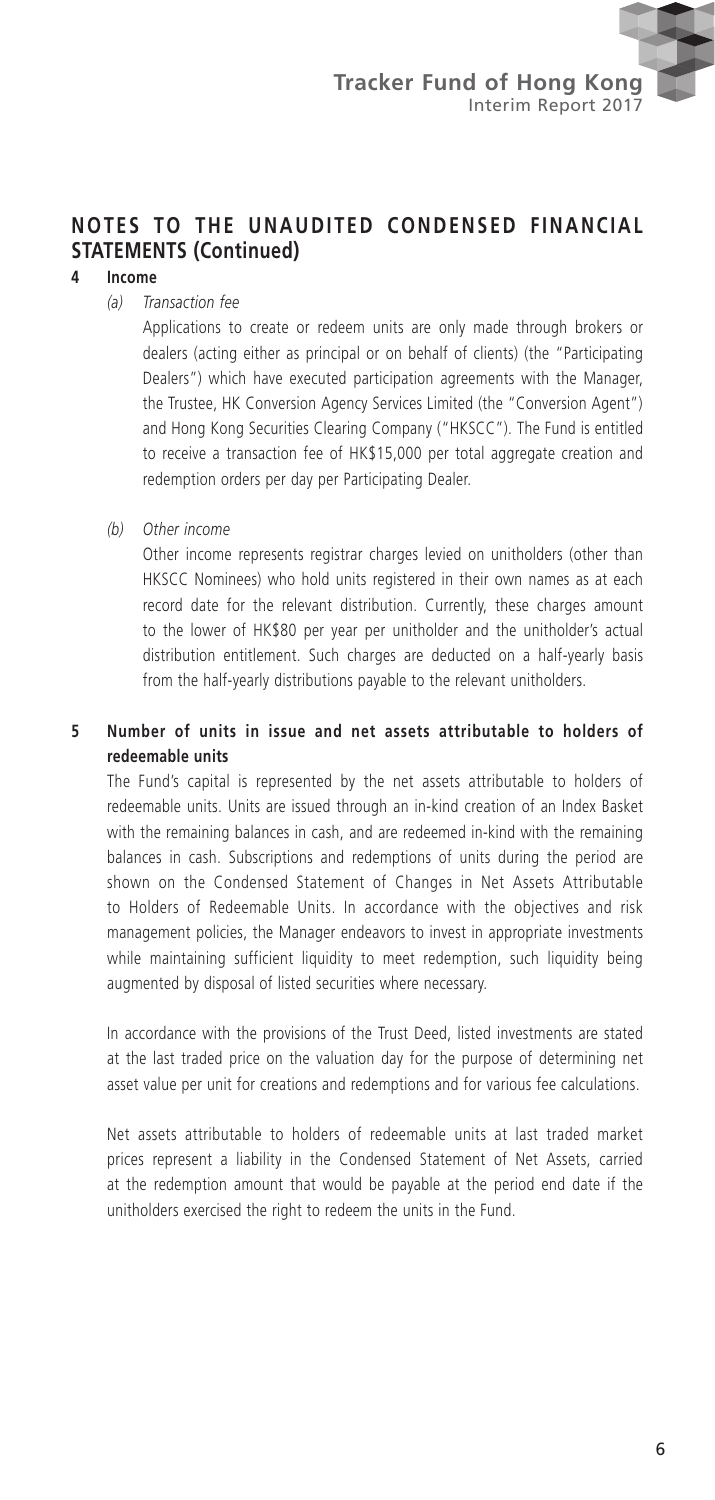

## **NOTES TO THE UNAUDITED CONDENSED FINANCIAL STATEMENTS (Continued)**<br>5 Number of units in issue

#### **5 Number of units in issue and net assets attributable to holders of redeemable units (Continued)**

|                                                                                               |                                               | (UNAUDITED)<br>Number of units                |                                               |
|-----------------------------------------------------------------------------------------------|-----------------------------------------------|-----------------------------------------------|-----------------------------------------------|
|                                                                                               | 01.01.2017                                    | 01.07.2016                                    | 01.01.2016                                    |
|                                                                                               | to<br>30.06.2017                              | $†$<br>31.12.2016                             | $†$<br>30.06.2016                             |
| Units in issue at the beginning<br>of the period<br>Issue of units<br>Redemption of units     | 3,631,992,500<br>565,000,000<br>(695,000,000) | 3,521,992,500<br>748,000,000<br>(638,000,000) | 3,273,992,500<br>528,000,000<br>(280,000,000) |
| Units in issue at the end of<br>the period                                                    | 3,501,992,500                                 | 3,631,992,500                                 | 3,521,992,500                                 |
|                                                                                               | HK\$                                          | HK\$                                          | HK\$                                          |
| Net assets attributable to<br>holders of redeemable units                                     | 92,045,374,818                                | 80,499,498,290                                | 75,183,925,955                                |
| Net assets attributable to<br>holders of redeemable units<br>(per unit)                       | 26.28                                         | 22.16                                         | 21.35                                         |
| Net asset value per Creation<br>Unit (1 Creation Unit is<br>equivalent to<br>1,000,000 units) | 26,283,716                                    | 22,164,005                                    | 21,346,986                                    |

#### **6 Taxation**

No provision for Hong Kong profits tax has been made as the Fund was authorized as a collective investment scheme under Section 104 of the Hong Kong Securities and Futures Ordinance and is therefore exempted from profits tax under Sections 26A(1A) of the Hong Kong Inland Revenue Ordinance.

The Fund invests in H-shares and Red Chips shares of companies in the People's Republic of China ("PRC") listed on the Hong Kong Stock Exchange. Under the PRC Corporate Income Tax Law, the Fund may be liable to pay PRC tax on the capital gains realized in the trading of Red Chips which are determined as PRC Tax Resident Enterprises and H-shares. However, no provision was made for taxation from such gains in the financial statements as the Manager believes that the Fund can sustain a position for not filing a tax return based on the existing tax regulations and that the prevailing enforcement of China tax on capital gains is not probable.

Withholding tax was charged on dividend income received from H-shares and Red Chips during the periods ended 30th June 2017 and 2016.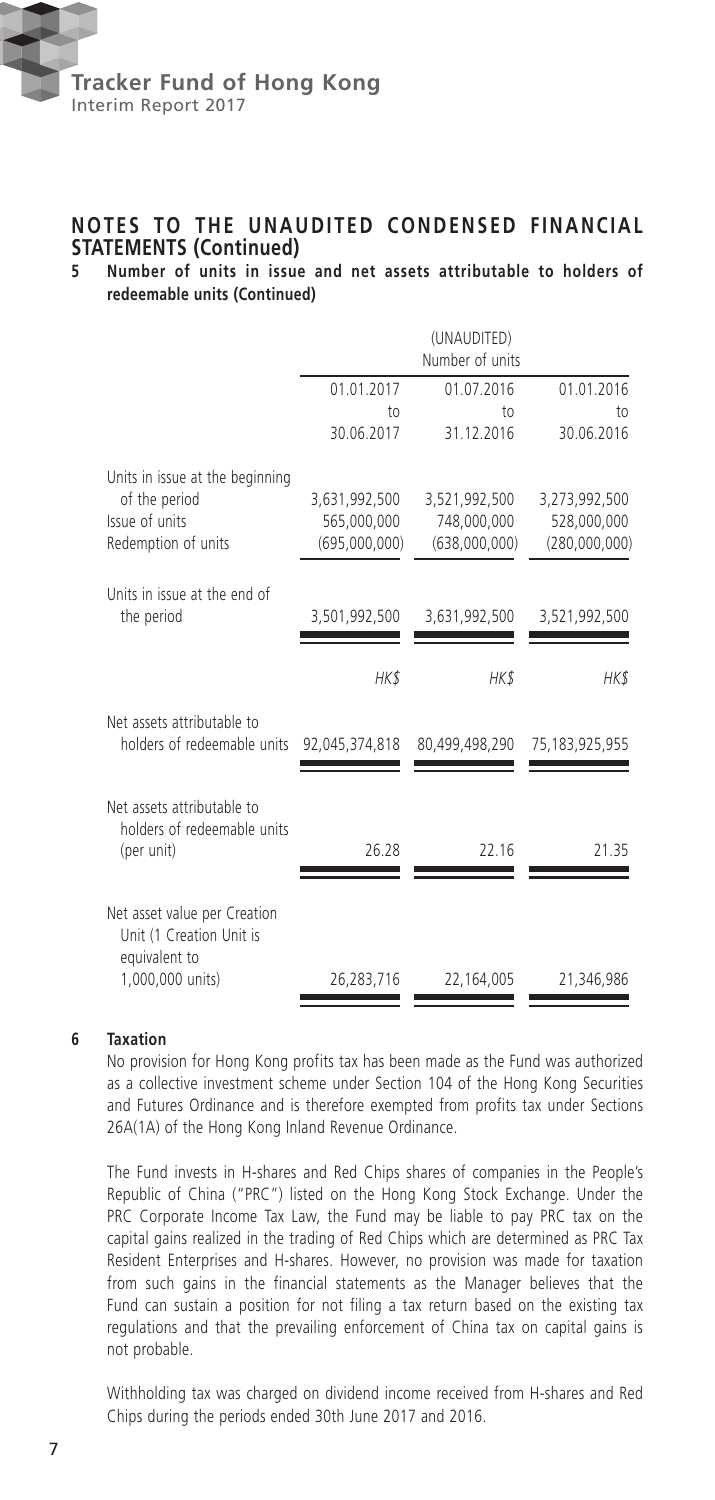- **7 Transactions with the related parties/Manager and its Connected Persons** Parties are considered to be related if one party has the ability to control the other party or exercise significant influence over the other party in making financial or operational decisions. Related parties of the Fund also include the Manager of the Fund and its connected persons. Connected Persons of the Manager are those as defined in the Code on Unit Trusts and Mutual Funds established by the Securities and Futures Commission of Hong Kong (the "SFC Code"). All transactions entered into during the period between the Fund and its related parties, including the Manager and its Connected Persons were carried out in the normal course of business and on normal commercial terms. To the best of the Manager's knowledge, the Fund does not have any other transactions with its related parties, including the Manager and its Connected Persons except for those disclosed below.
	- *(a) Manager's holding in the Fund*

The directors and officers of the Manager may transact in the units of the Fund as principal. As at 30th June 2017, the directors and officers of the Manager together held 14,360 units in the Fund (as at 31th December 2016: 26,860 units).

#### *(b) Management fee*

The fee payable to the Manager is calculated at the following annual rates of the net asset value of the Fund on the last dealing day in the relevant quarter:

| For the first HK\$15 billion of the net asset value            | 0.050%    |
|----------------------------------------------------------------|-----------|
| For the next HK\$15 billion of the net asset value             | 0.045%    |
| For the next HK\$15 billion of the net asset value             | $0.030\%$ |
| Any amount by which the net asset value exceeds HK\$45 billion | 0.025%    |

The management fee is accrued daily and payable quarterly in arrears.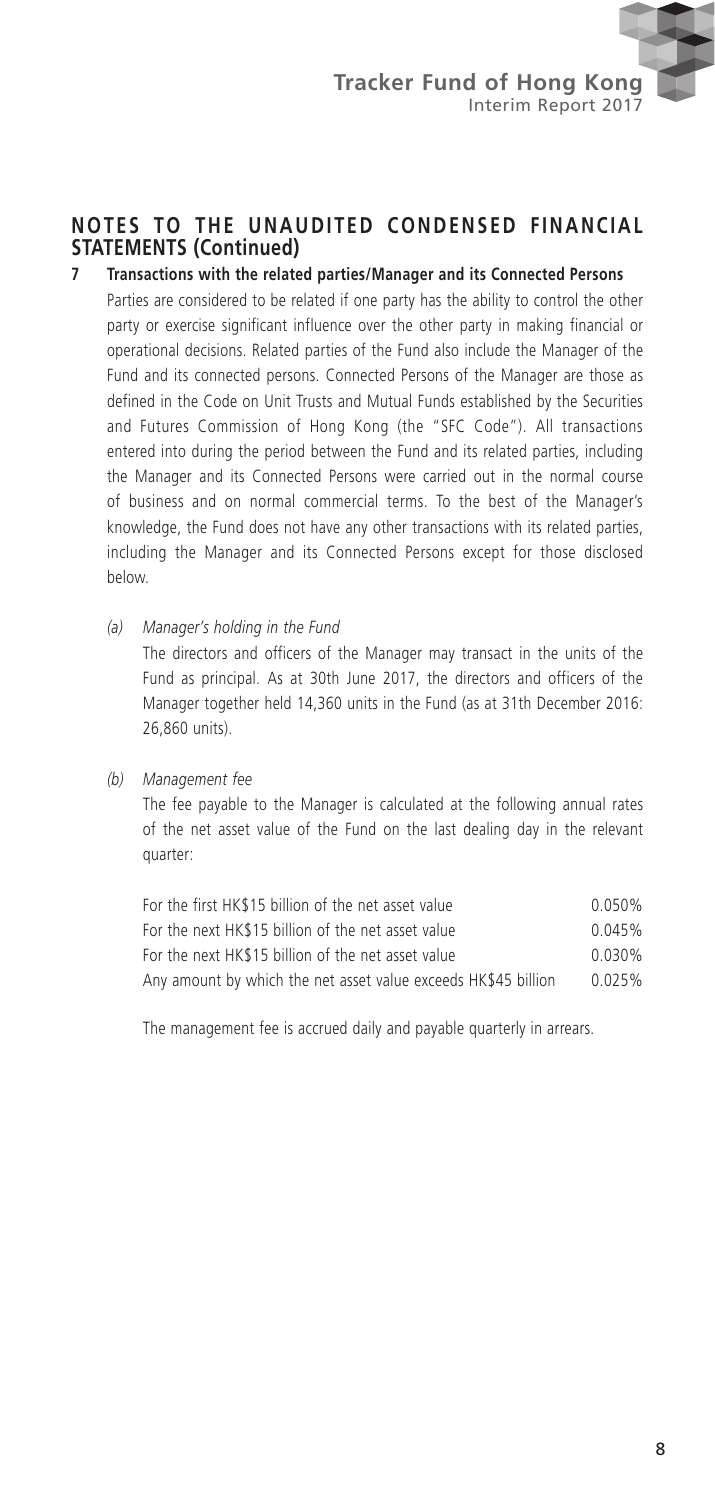

#### **7 Transactions with the related parties/Manager and its Connected Persons (Continued)**

#### *(c) Trustee fee*

The fee payable to the Trustee is calculated at the following annual rates of the net asset value of the Fund of the last dealing day in the relevant quarter:

| For the first HK\$15 billion of the net asset value            | 0.050%    |
|----------------------------------------------------------------|-----------|
| For the next HK\$15 billion of the net asset value             | 0.045%    |
| For the next HK\$15 billion of the net asset value             | $0.030\%$ |
| Any amount by which the net asset value exceeds HK\$45 billion | 0.025%    |

The trustee fee is accrued daily and payable quarterly in arrears.

*(d) Bank balances*

Bank balances held with the Trustee amounted to HK\$37,218,744 as at 30th June 2017 (as at 31th December 2016: HK\$3,930,740). Effective from 6th June 2016, interest calculated at a rate of 0.01% p.a. Interest income amounting to HK\$470 was accrued and received for the period ended to 30th June 2017 with respect to the bank balance held with the Trustee (period from 6th June 2016 to 30th June 2016: HK\$103).

#### **8 Other fees**

*(a) Registrar fee*

The fee payable to Computershare Hong Kong Investor Services Limited (the "Registrar"), is calculated based on the number of unitholders on the register on the first business day of the relevant month at the following fee scale, subject to a monthly maximum aggregate registrar fee of HK\$1,000,000.

|                                                      | HK\$<br>(per month) |
|------------------------------------------------------|---------------------|
| For the first 2,000 Unitholders                      | 12,000              |
| For every additional 1,000 Unitholders up to 100,000 |                     |
| Unitholders                                          | 2.650               |
| For every additional 1,000 Unitholders above 100,000 |                     |
| Unitholders                                          | 2.250               |

The registrar fee is accrued daily and payable monthly in advance.

The Registrar is also reimbursed for all of its out-of-pocket expenses incurred in connection with performing its services.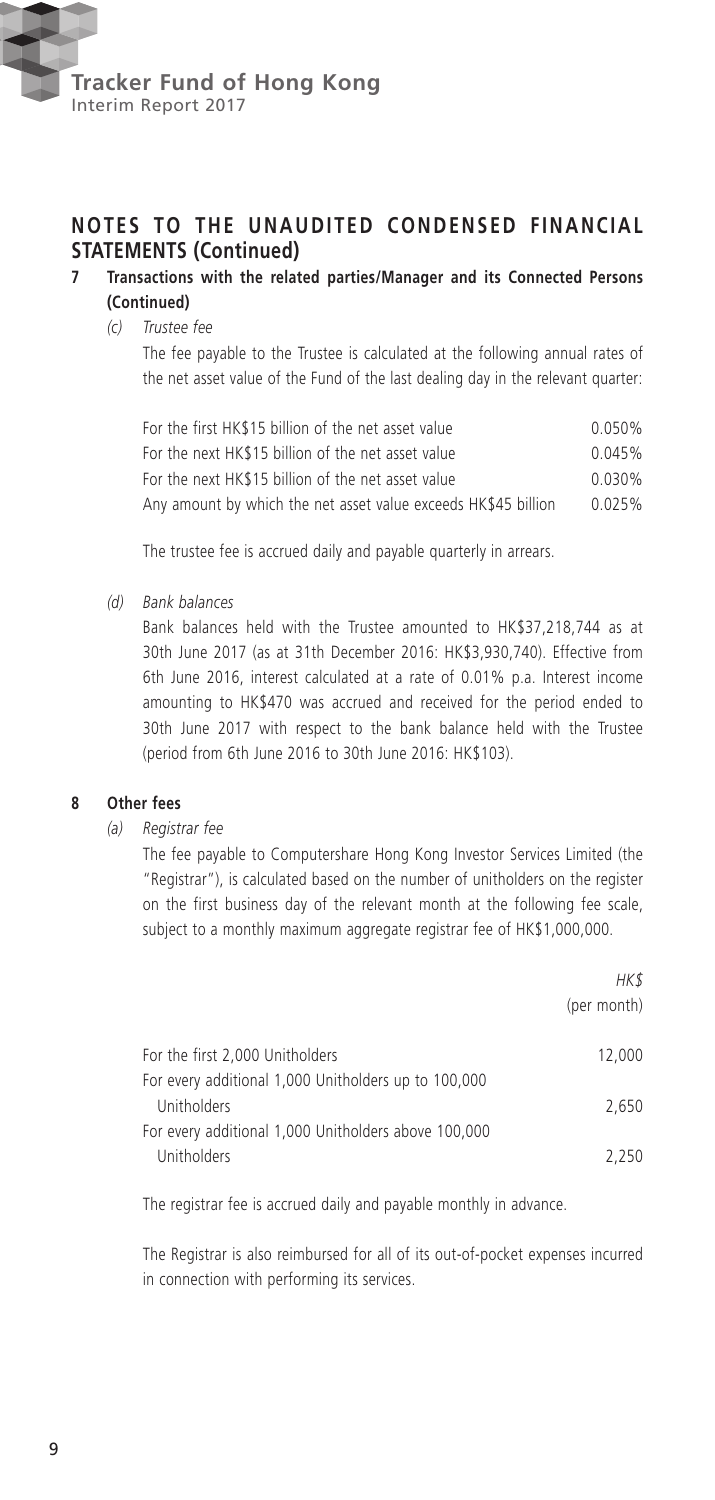### **8 Other fees (Continued)**

*(b) Conversion agent fee*

The Conversion Agent, HK Conversion Agency Services Limited, received a monthly retainer fee of HK\$16,000 plus a transaction fee of HK\$12,000 on total aggregate creation and redemption orders per day per Participating Dealer.

The conversion agent fee is accrued daily and payable monthly in arrears.

*(c) Index license fee*

The index license fee is calculated at the rate of 0.015% per annum on the daily average net asset value of the Fund, subject to a minimum of US\$10,000 per annum.

The index license fee is accrued daily and payable quarterly in arrears.

#### **9 Major non-cash transactions**

In accordance with the Trust Deed, units are issued through an in-kind creation of an Index Basket with the remaining balances in cash. For each Creation Unit (of 1,000,000 units), the Fund receives an Index Basket consisting of constituent shares as determined by the Manager on a daily basis. During the period ended 30th June 2017, the Fund issued 565,000,000 units (for the period ended 30th June 2016: 528,000,000 units), totaling HK\$14,103,145,859 (for the period ended 30th June 2016: HK\$10,542,669,898) in exchange for Index Baskets consisting of investments valued at HK\$14,013,700,646 (for the period ended 30th June 2016: HK\$10,490,257,345) plus the relevant cash component of HK\$89,445,213 (for the period ended 30th June 2016: HK\$52,412,553).

In accordance with the Trust Deed, units are redeemed in-kind with the remaining balances in cash. During the period ended 30th June 2017, the Fund redeemed 695,000,000 units (for the period ended 30th June 2016: 280,000,000 units), totaling HK\$16,953,713,694 (for the period ended 30th June 2016: HK\$5,684,484,352) in exchange for Index Baskets consisting of investments valued at HK\$16,874,166,907 (for the period ended 30th June 2016: HK\$5,657,579,237) plus the relevant cash component of HK\$79,546,787 (for the period ended 30th June 2016: HK\$26,905,115).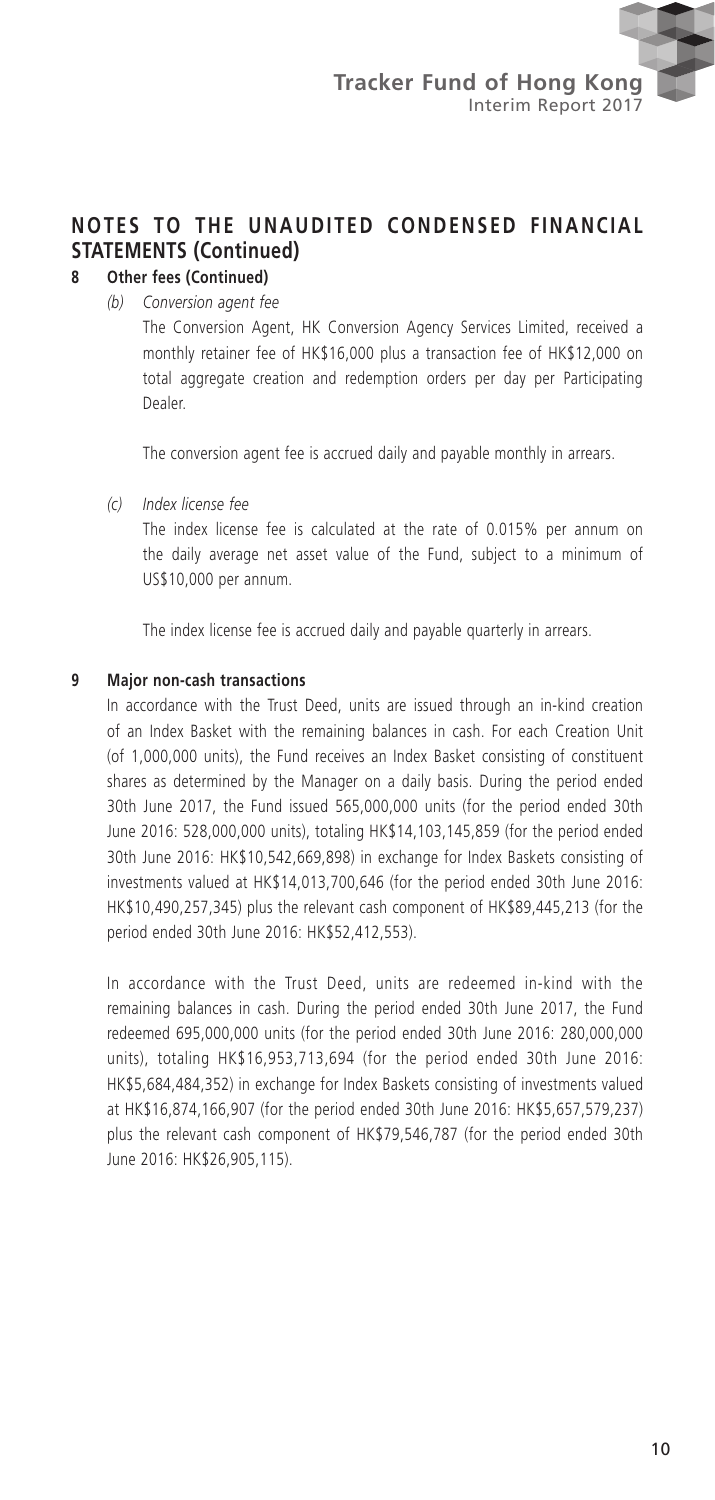

#### **10 Soft dollar practices**

The Manager may effect transactions, provided that any such transaction is consistent with standards of "best execution", by or through the agency of another person for the account of the Fund with whom the Manager or any of its Connected Persons have an arrangement under which that party will from time to time provide to or procure for the Manager or any of its Connected Persons goods, services or other benefits (such as research and advisory services, computer hardware associated with specialized software or research services and performance measures) the nature of which is such that their provision can reasonably be expected to benefit the Fund as a whole and may contribute to an improvement in the performance of the Fund. For the avoidance of doubt, such goods and services may not include travel, accommodation, entertainment, general administrative goods or services, general office equipment or premises, membership fees, employees' salaries or direct money payments.

Since the inception of the Fund, the Manager had not participated in any soft dollar arrangements in respect of any transactions for the account of the Fund.

#### **11 Investment limitations and prohibitions under the SFC Code**

Pursuant to the SFC's Guidelines for Regulating Index Tracking Exchange Traded Funds (the "ETF Guidelines"), the Manager is permitted to overweight the holdings of the Fund relative to its respective weightings in the underlying index, on the condition that the maximum extra weighting in any constituent securities will not exceed the maximum limit reasonably determined by the Fund and after consultation with the SFC. The maximum limit for each of the Fund has been disclosed in its respective prospectus.

The Manager has confirmed that the Fund has complied with this limit during the period ended 30th June 2017 and the year ended 31th December 2016.

The SFC Code allows the Fund to invest in constituent securities issued by a single issuer for more than 10% of the Fund's net asset value provided that the investment is limited to any constituent securities that each accounts for more than 10% of the weighting of the Index and the Fund's holding of any such constituent securities may not exceed their respective weightings in the Index (except as a result of changes in the composition of the Index and the excess is transitional and temporary in nature).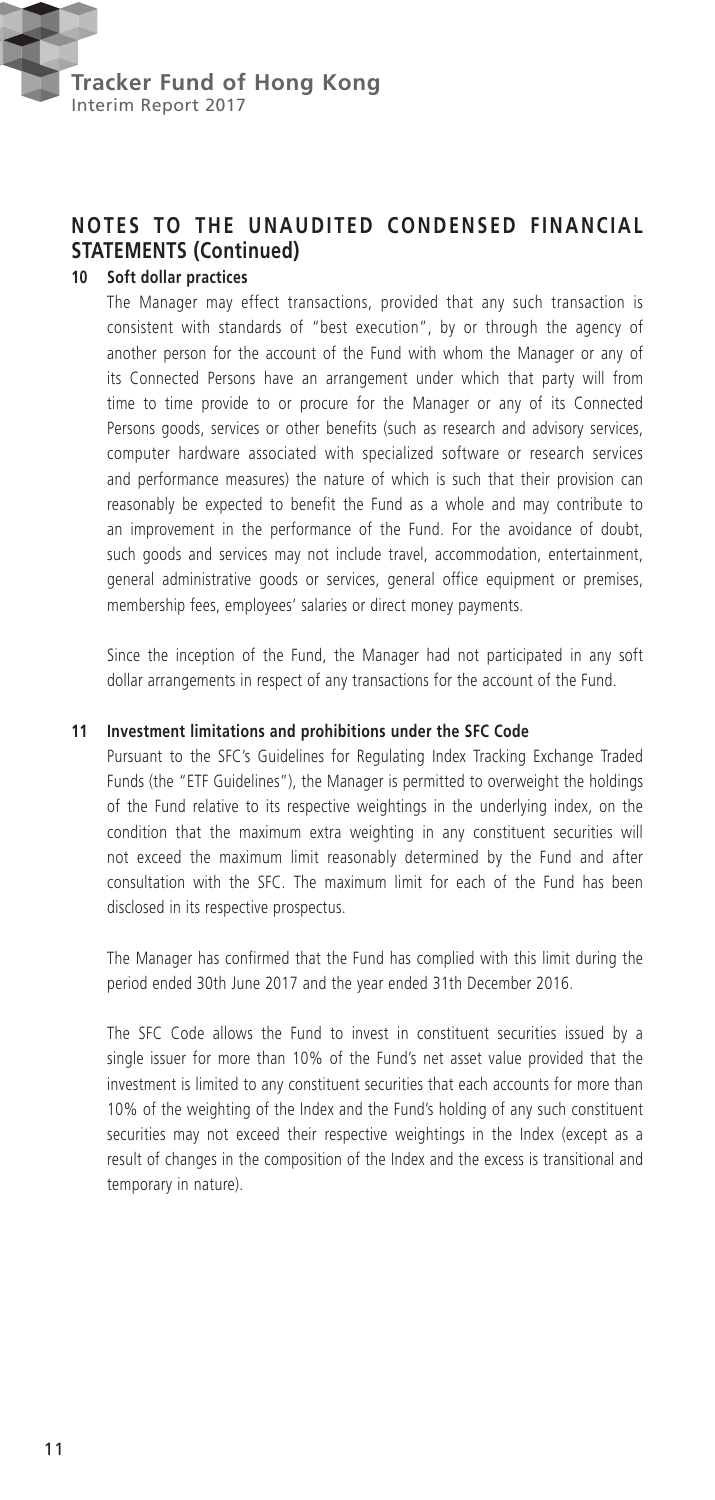#### **11 Investment limitations and prohibitions under the SFC Code (Continued)**

Constituent securities that account for more than 10% of the net asset value of the Fund as at 30th June 2017 were as follows:

|                                           |              | Respective weighting<br>in the Index $(\%)$ |              | % of net asset value |
|-------------------------------------------|--------------|---------------------------------------------|--------------|----------------------|
|                                           | 30.06.2017   | 31.12.2016                                  | 30.06.2017   | 31.12.2016           |
| HSBC Holdings plc<br>Tencent Holdings Ltd | 10.7<br>10.3 | 10.6<br>10.2                                | 10.5<br>10.2 | 10.6<br>10.1         |
| Total                                     | 21.0         | 20.8                                        | 20.7         | 20.7                 |

Except as disclosed above, there were no other securities that individually accounted for more than 10% of the net asset value of the Fund as at 30th June 2017 and 31th December 2016

During the period ended 30th June 2017, the Hang Seng Index increased by 17.11% (for the period ended 30th June 2016: decreased by 5.11%), while the net asset value per unit of the Fund increased by 18.59% (for the period ended 30th June 2016: decreased by 3.45%).

#### **12 Financial risk management**

*(a) Fair value estimation*

The fair value of financial assets and liabilities traded in active markets (such as publicly traded derivatives and trading securities) are based on quoted market prices at the close of trading on the period end date.

A financial instrument is regarded as quoted in an active market if quoted prices are readily and regularly available from an exchange, dealer, broker, industry group, pricing service, or regulatory agency, and those prices represent actual and regularly occurring market transactions on an arm's length basis.

The carrying value less impairment provision of other receivables and payables are assumed to approximate their fair values. The fair value of financial liabilities for disclosure purposes is estimated by discounting the future contractual cash flows at the current market interest rate that is available to the Fund for similar financial instruments.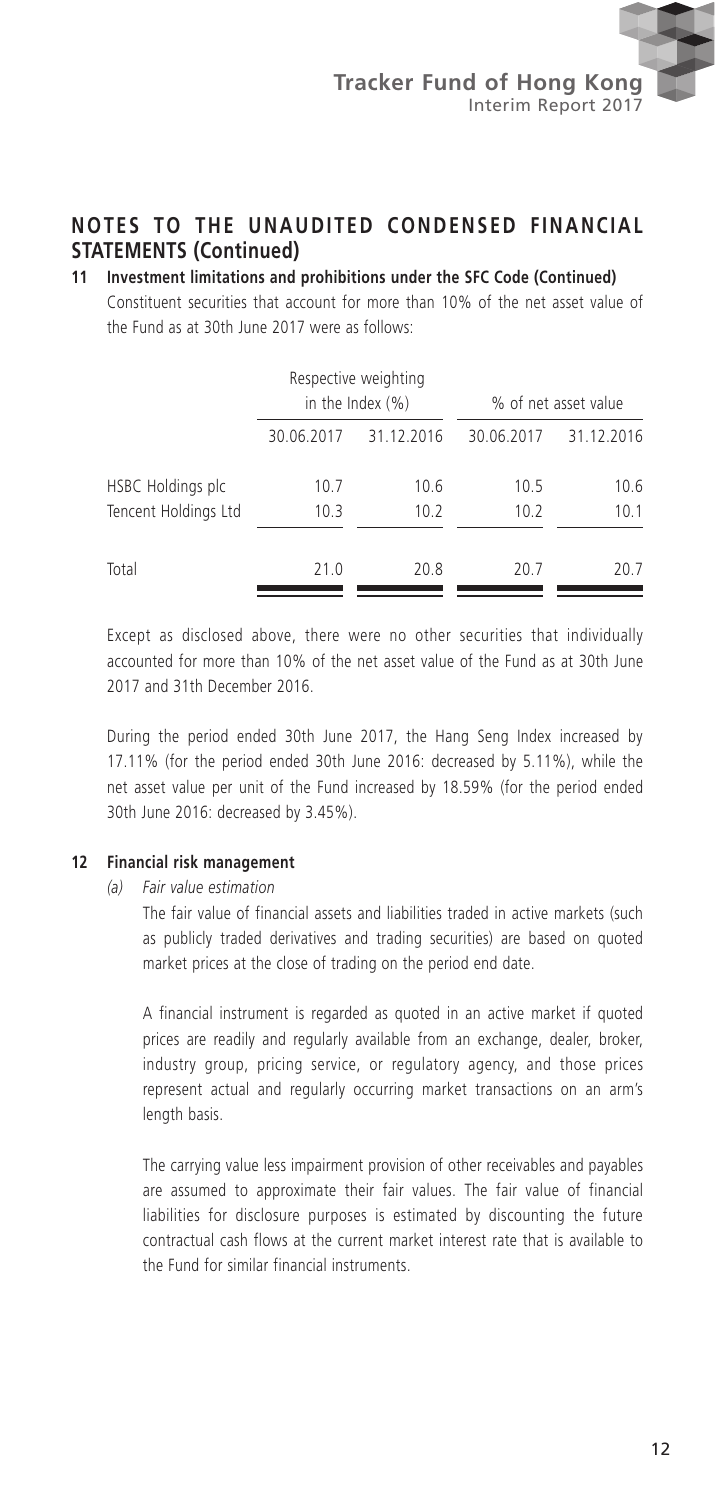

#### **12 Financial risk management (Continued)**

*(a) Fair value estimation (Continued)*

HKFRS 13 requires the Fund to classify fair value measurements using a fair value hierarchy that reflects the significance of the inputs used in making the measurements. The fair value hierarchy has the following levels:

- Quoted prices (unadjusted) in active markets for identical assets or liabilities (level 1).
- Inputs other than quoted prices included within level 1 that are observable for the asset or liability, either directly (that is, as prices) or indirectly (that is, derived from prices) (level 2).
- Inputs for the asset or liability that are not based on observable market data (that is, unobservable inputs) (level 3).

The level in the fair value hierarchy within which the fair value measurement is categorized in its entirety is determined on the basis of the lowest level input that is significant to the fair value measurement in its entirety. For this purpose, the significance of an input is assessed against the fair value measurement in its entirety. If a fair value measurement uses observable inputs that require significant adjustment based on unobservable inputs, that measurement is a level 3 measurement. Assessing the significance of a particular input to the fair value measurement in its entirety requires judgment, considering factors specific to the asset or liability.

The determination of what constitutes "observable" requires significant judgment by the Fund. The Fund considers observable data to be that market data that is readily available, regularly distributed or updated, reliable and verifiable, not proprietary, and provided by independent sources that are actively involved in the relevant market.

The following table analyses within the fair value hierarchy the Fund's investments (by class) measured at fair value at 30th June 2017 and 31th December 2016.

All fair value measurements disclosed are recurring fair value measurements.

|                                       | Level 1        | Level 2 | Level 3 | Total          |
|---------------------------------------|----------------|---------|---------|----------------|
|                                       | <b>HK\$</b>    | HK\$    | HK\$    | HK\$           |
| At 30th June 2017                     |                |         |         |                |
| Assets                                |                |         |         |                |
| Financial assets held for<br>trading: |                |         |         |                |
| - Equity securities                   | 90,669,306,946 | -       |         | 90,669,306,946 |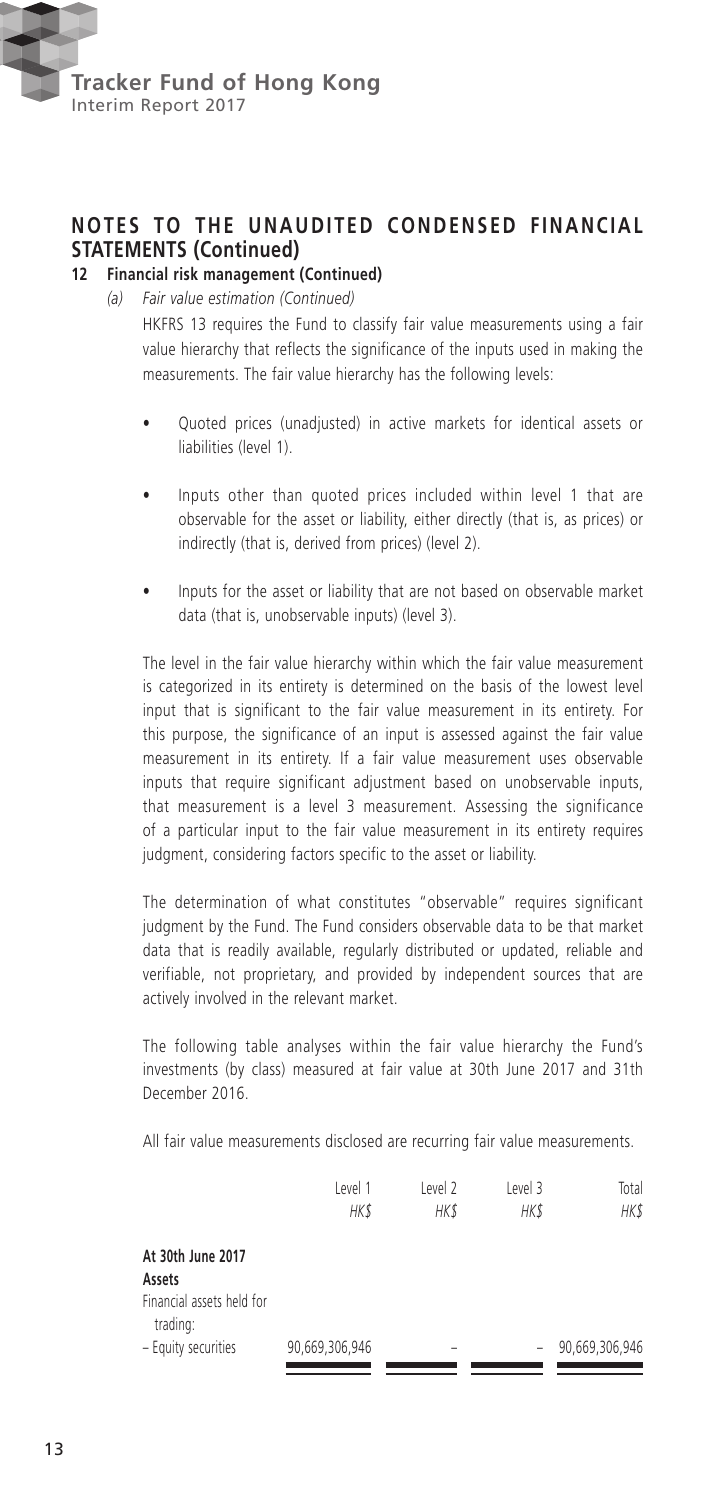**12 Financial risk management (Continued)**

*(a) Fair value estimation (Continued)*

|                                                                          | Level 1<br><b>HKS</b> | Level 2<br><b>HKS</b>    | Level 3<br><b>HKS</b> | Total<br>HK\$  |
|--------------------------------------------------------------------------|-----------------------|--------------------------|-----------------------|----------------|
| At 31st December 2016<br>Assets<br>Financial assets held for<br>trading: |                       |                          |                       |                |
| - Equity securities                                                      | 80,326,608,461        | $\overline{\phantom{a}}$ | -                     | 80,326,608,461 |

Investments whose values are based on quoted market prices in active markets, and therefore classified within level 1, include active listed equities. The Fund does not adjust the quoted price for these instruments.

Financial instruments that trade in markets that are not considered to be active but are valued based on quoted market prices, dealer quotations or alternative pricing sources supported by observable inputs are classified within level 2. As of 30th June 2017 and 31th December 2016, the Fund did not hold any investments classified in level 2.

Investments classified within level 3 have significant unobservable inputs, as they trade infrequently. As of 30th June 2017 and 31th December 2016, the Fund did not hold any investments classified in level 3.

For the period ended 30th June 2017 and the year ended 31th December 2016, there were no transfers of financial instruments between levels.

The assets and liabilities included in the Condensed Statement of Net Assets except investments are carried at amortized cost; their carrying values are a reasonable approximation of fair value.

#### **13 Distributions**

|                                                            | (UNAUDITED) |             |  |
|------------------------------------------------------------|-------------|-------------|--|
|                                                            | 01.01.2017  | 01.01.2016  |  |
|                                                            | to          | to          |  |
|                                                            | 30.06.2017  | 30.06.2016  |  |
|                                                            | HK\$        | HK\$        |  |
| Interim distribution                                       |             |             |  |
| - HK\$0.16 on 3,470,992,500 units paid<br>on 30th May 2016 |             | 555,358,800 |  |
| - HK\$0.15 on 3,451,992,500 units paid                     |             |             |  |
| on 31th May 2017                                           | 517,798,875 |             |  |
|                                                            |             |             |  |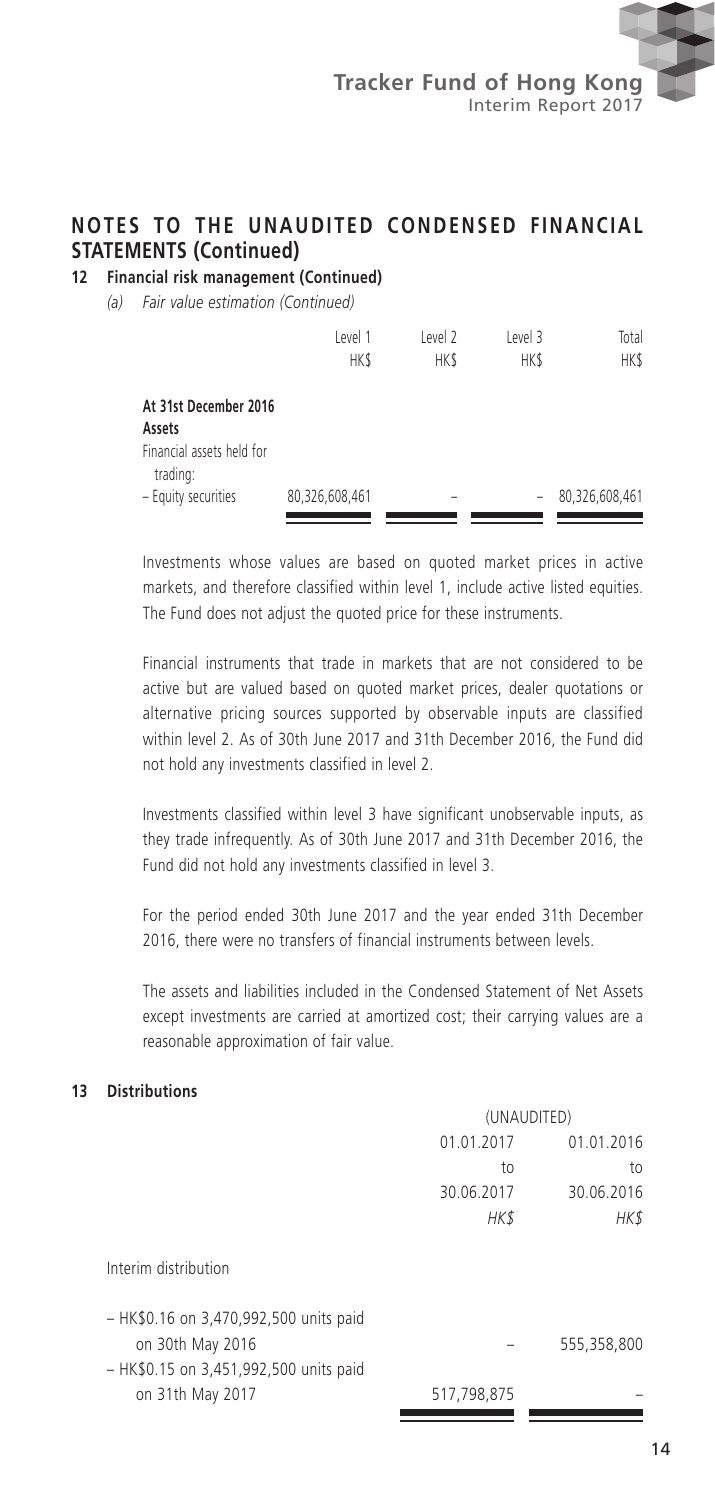

#### **14 Segment information**

The Manager makes the strategic resource allocations on behalf of the Fund. The Fund has determined the operating segments based on the reports reviewed by the Manager, which are used to make strategic decisions.

The Manager is responsible for the Fund's entire portfolio and considers the business to have a single operating segment. The objective of the Fund is to track the performance of its index and invests in substantially all the index constituents with security weight and industry weight that are closely aligned with the characteristics of the tracked index.

The Fund trades in the constituent shares of the Hang Seng Index with the objective to provide investment results that closely correspond to the performance of the Index.

The internal reporting provided to the Manager for the Fund's assets, liabilities and performance is prepared on a consistent basis with the measurement and recognition principles of HKFRS.

There were no changes in the reportable segment during the period.

The Fund is domiciled in Hong Kong. All of the Fund's income is generated in Hong Kong. Majority of such income is from investments in entities listed in Hong Kong.

The Fund has no assets classified as non-current assets. The Fund has portfolios that closely correspond to the security weight and industry weight of the relevant tracked index. Please refer to note 11 for investment holdings account for more than 10% of the Fund's net assets.

The Fund also has a diversified unitholder population. However, as at 30th June 2017 and 31th December 2016, there was one nominee company that held more than 10% of the Fund's net assets. The nominee company's holdings were 89.07% as at 30th June 2017 and 89.24% as at 31st December 2016.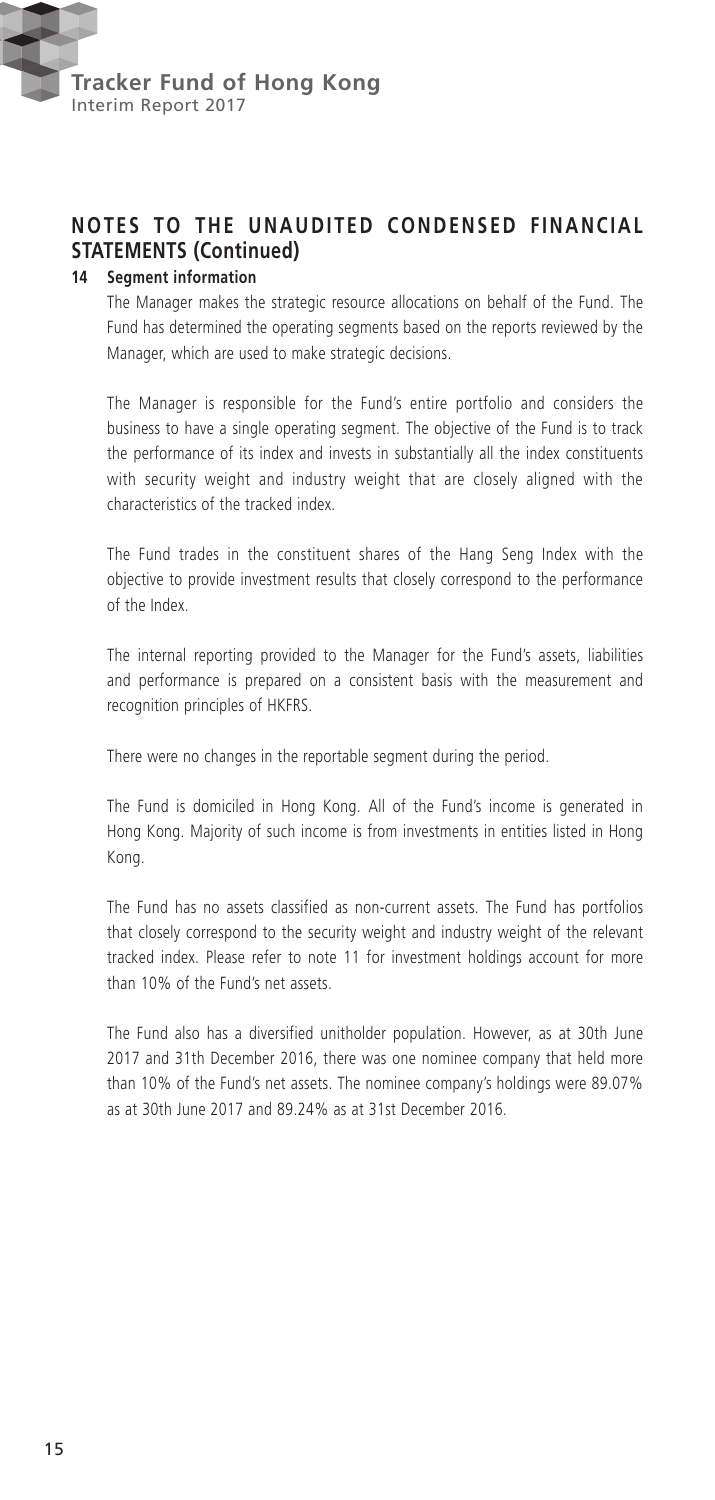

## **INVESTMENT PORTFOLIO (UNAUDITED)**

AS AT 30TH JUNE 2017

|                                                                      |             |                | % of net |
|----------------------------------------------------------------------|-------------|----------------|----------|
|                                                                      | Holdings    | Fair value     | assets   |
|                                                                      |             | HK\$           |          |
| <b>Hong Kong</b><br>Listed investments (99.11%)<br>Equities (98.50%) |             |                |          |
| Commerce and Industry (35.32%)                                       |             |                |          |
| AAC Technologies Holding Ltd.                                        | 8,149,504   | 795,391,590    | 0.86     |
| Belle International Holdings Ltd.                                    | 74,630,222  | 459,722,167    | 0.50     |
| Cathay Pacific Airways Ltd.                                          | 8,702,405   | 105,473,149    | 0.11     |
| China Mengniu Dairy Co. Ltd.                                         | 30,389,503  | 464,959,396    | 0.50     |
| China Merchants Port Holdings Co. Ltd.                               | 14,521,155  | 314,383,006    | 0.34     |
| China Mobile Ltd.                                                    | 67,941,680  | 5,628,968,188  | 6.12     |
| China Petroleum & Chemical Corporation                               | 282,196,169 | 1,718,574,669  | 1.87     |
| China Shenhua Energy Co. Ltd.                                        | 37,590,410  | 653,321,326    | 0.71     |
| China Unicom (Hong Kong) Ltd.                                        | 66,216,965  | 768,116,794    | 0.83     |
| CITIC Ltd.                                                           | 64,351,836  | 755,490,555    | 0.82     |
| CK Hutchison Holdings Ltd.                                           | 29,868,128  | 2,927,076,544  | 3.18     |
| CNOOC Ltd.                                                           | 197,532,541 | 1,688,903,226  | 1.83     |
| Galaxy Entertainment Group Ltd.                                      | 26,009,581  | 1,232,854,139  | 1.34     |
| Geely Automobile Holdings Ltd.                                       | 59,076,328  | 994,845,363    | 1.08     |
| Hengan International Group Co. Ltd.                                  | 7,996,217   | 460,582,099    | 0.50     |
| Kunlun Energy Co. Ltd.                                               | 35,714,322  | 236,428,812    | 0.26     |
| Lenovo Group Ltd.                                                    | 79,864,349  | 393,731,241    | 0.43     |
| MTR Corporation Ltd.                                                 | 16,330,142  | 717,709,741    | 0.78     |
| PetroChina Co. Ltd.                                                  | 233,367,248 | 1,115,495,445  | 1.21     |
| Sands China Ltd.                                                     | 26,783,205  | 957,499,579    | 1.04     |
| Swire Pacific Ltd. 'A'                                               | 5,506,961   | 419,905,776    | 0.46     |
| Tencent Holdings Ltd.                                                | 33,448,383  | 9,338,788,534  | 10.15    |
| Want Want China Holding Ltd.                                         | 69,207,285  | 364,722,392    | 0.40     |
|                                                                      |             | 32,512,943,731 | 35.32    |
| Finance (47.48%)                                                     |             |                |          |
| AIA Group Ltd.                                                       | 133,373,979 | 7,608,985,502  | 8.27     |
| Bank of China Ltd.                                                   | 878,672,510 | 3,365,315,713  | 3.66     |
| Bank of Communications Co. Ltd.                                      | 96,813,904  | 533,444,611    | 0.58     |
| Bank of East Asia Ltd.                                               | 16,444,004  | 551,696,334    | 0.60     |
| BOC Hong Kong (Holdings) Ltd.                                        | 40,929,611  | 1,528,720,971  | 1.66     |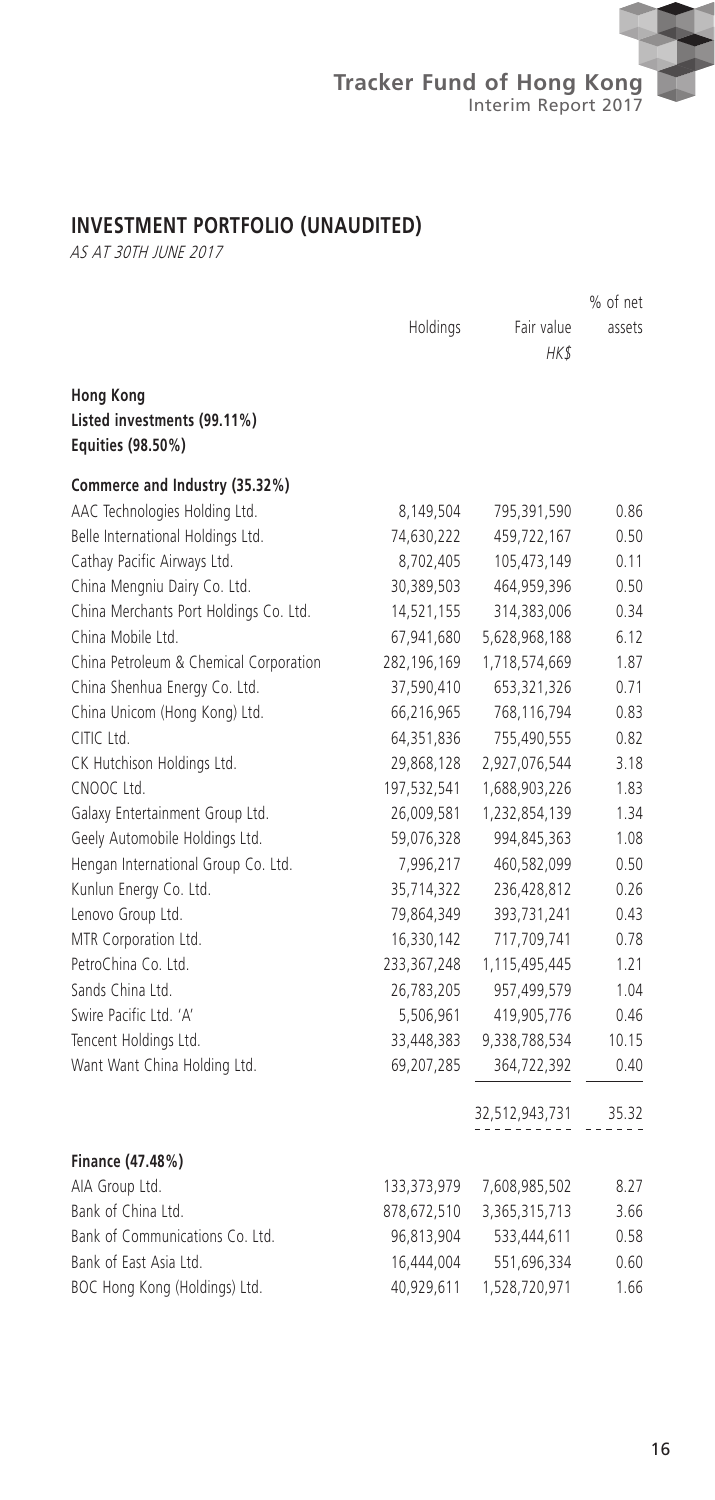

## **INVESTMENT PORTFOLIO (UNAUDITED) (Continued)**

AS AT 30TH JUNE 2017

|                                                           |               |                    | % of net |
|-----------------------------------------------------------|---------------|--------------------|----------|
|                                                           | Holdings      | Fair value<br>HK\$ | assets   |
| China Construction Bank Corporation                       | 1,196,629,439 | 7,239,608,106      | 7.86     |
| China Life Insurance Co. Ltd.                             | 82,304,415    | 1,962,960,298      | 2.13     |
| Hang Seng Bank Ltd.                                       | 8,458,466     | 1,381,267,498      | 1.50     |
| Hong Kong Exchanges and Clearing Ltd.                     | 12,864,816    | 2,596,119,869      | 2.82     |
| <b>HSBC Holdings Plc</b>                                  | 133,111,850   | 9,670,575,902      | 10.51    |
| Industrial and Commercial Bank of China Ltd.              | 815,999,681   | 4,300,318,319      | 4.67     |
| Ping An Insurance (Group) Co. of China Ltd.               | 57,662,775    | 2,966,749,774      | 3.22     |
|                                                           |               | 43,705,762,897     | 47.48    |
|                                                           |               |                    |          |
| Properties (10.31%)<br>Cheung Kong Property Holdings Ltd. | 29,422,732    | 1,799,200,062      | 1.96     |
| China Overseas Land & Investment Ltd.                     | 42,413,157    | 969,140,637        | 1.05     |
| China Resources Land Ltd.                                 | 30,663,353    | 697,591,281        | 0.76     |
| Hang Lung Properties Ltd.                                 | 22,386,262    | 436,532,109        | 0.47     |
| Henderson Land Development Co. Ltd.                       | 13,276,060    | 578,172,413        | 0.63     |
| New World Development Co. Ltd.                            | 64,289,733    | 637, 111, 254      | 0.69     |
| Sino Land Co. Ltd.                                        | 31,163,371    | 398,891,149        | 0.43     |
| Sun Hung Kai Properties Ltd.                              | 14,412,087    | 1,653,066,379      | 1.80     |
| The Link Real Estate Investment Trust                     | 24,477,357    | 1,453,955,006      | 1.58     |
| Wharf (Holdings) Ltd.                                     | 13,420,114    | 868,281,376        | 0.94     |
|                                                           |               | 9,491,941,666      | 10.31    |
| Utilities (5.39%)                                         |               |                    |          |
| China Resources Power Holdings Co. Ltd.                   | 21,273,329    | 325,907,400        | 0.36     |
| CK Infrastructure Holdings Ltd.                           | 7,329,324     | 480,803,654        | 0.52     |
| CLP Holdings Ltd.                                         | 20,958,138    | 1,731,142,199      | 1.88     |
| Hong Kong and China Gas Co. Ltd.                          | 92,834,989    | 1,362,817,638      | 1.48     |
| Power Assets Holdings Ltd.                                | 15,344,275    | 1,057,987,761      | 1.15     |
|                                                           |               | 4,958,658,652      | 5.39     |
| <b>Total Listed Equities</b>                              |               | 90,669,306,946     | 98.50    |
| Total investments, at cost                                |               | 81,902,112,067     |          |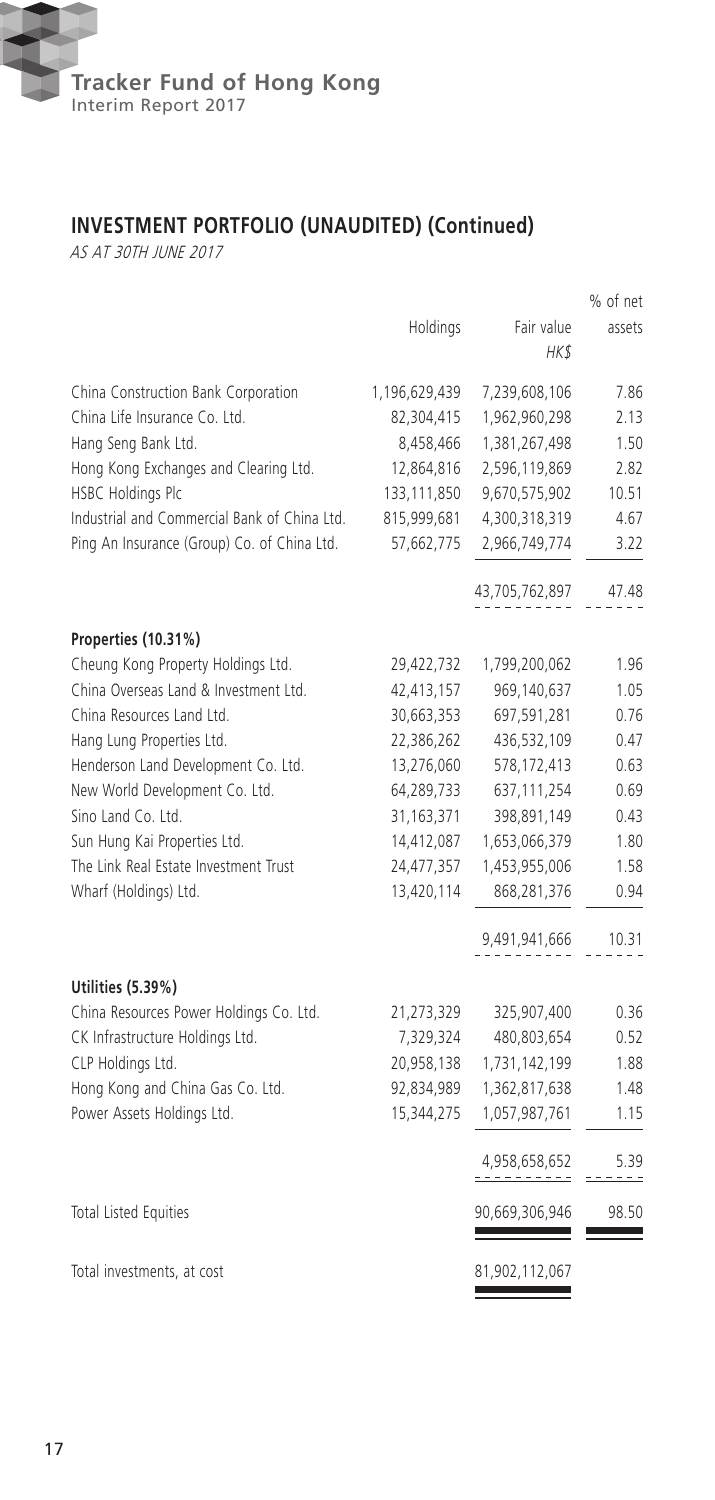## **STATEMENT OF MOVEMENTS IN INVESTMENT PORTFOLIO (UNAUDITED)**

*FOR THE PERIOD ENDED 30TH JUNE 2017*

|                                                                  | (UNAUDITED)<br>Holdings |             |                 |             |
|------------------------------------------------------------------|-------------------------|-------------|-----------------|-------------|
|                                                                  | 31.12.2016              | Additions   | Disposals       | 30.06.2017  |
| <b>Hong Kong</b><br><b>Listed investments</b><br><b>Equities</b> |                         |             |                 |             |
| Commerce and Industry                                            |                         |             |                 |             |
| AAC Technologies Holdings Ltd.                                   | 8,217,308               | 1,509,000   | (1, 576, 804)   | 8,149,504   |
| Belle International Holdings Ltd.                                | 76,484,727              | 13,778,587  | (15, 633, 092)  | 74,630,222  |
| Cathay Pacific Airways Ltd.                                      | 13,284,294              | 1,665,223   | (6, 247, 112)   | 8,702,405   |
| China Mengniu Dairy Co. Ltd.<br>China Merchants Port Holdings    | 30,603,829              | 33,908,351  | (34, 122, 677)  | 30,389,503  |
| Co. Ltd.                                                         | 14,839,502              | 2,680,851   | (2,999,198)     | 14,521,155  |
| China Mobile Ltd.                                                | 68,679,060              | 12,543,631  | (13, 281, 011)  | 67,941,680  |
| China Petroleum & Chemical                                       |                         |             |                 |             |
| Corporation                                                      | 285,037,357             | 52,100,472  | (54, 941, 660)  | 282,196,169 |
| China Shenhua Energy Co. Ltd.                                    | 37,908,276              | 6,954,297   | (7, 272, 163)   | 37,590,410  |
| China Unicom (Hong Kong) Ltd.                                    | 66,768,404              | 12,259,037  | (12, 810, 476)  | 66,216,965  |
| CITIC Ltd.                                                       | 65,415,876              | 11,881,476  | (12, 945, 516)  | 64,351,836  |
| CK Hutchison Holdings Ltd.                                       | 30,199,058              | 5,514,937   | (5,845,867)     | 29,868,128  |
| CNOOC Ltd.                                                       | 199,567,618             | 36,469,606  | (38, 504, 683)  | 197,532,541 |
| Galaxy Entertainment Group Ltd.                                  | 26,215,628              | 4,820,000   | (5,026,047)     | 26,009,581  |
| Geely Automobile Holdings Ltd.                                   |                         | 66,262,162  | (7, 185, 834)   | 59,076,328  |
| Hengan International Group                                       |                         |             |                 |             |
| Co. Ltd.                                                         | 8,171,250               | 1,477,720   | (1,652,753)     | 7,996,217   |
| Kunlun Energy Co. Ltd.                                           | 36,348,425              | 6,593,303   | (7, 227, 406)   | 35,714,322  |
| Lenovo Group Ltd.                                                | 81,848,315              | 14,744,769  | (16, 728, 735)  | 79,864,349  |
| Li & Fung Ltd.                                                   | 67,355,709              | 1,433,534   | (68, 789, 243)  |             |
| MTR Corporation Ltd.                                             | 16,601,802              | 3,016,661   | (3,288,321)     | 16,330,142  |
| PetroChina Co. Ltd.                                              | 235,660,716             | 43,084,008  | (45, 377, 476)  | 233,367,248 |
| Sands China Ltd.                                                 | 27,034,576              | 4,929,404   | (5, 180, 775)   | 26,783,205  |
| Swire Pacific Ltd. 'A'                                           | 5,587,517               | 1,016,746   | (1,097,302)     | 5,506,961   |
| Tencent Holdings Ltd.                                            | 42,988,389              | 6,205,830   | (15, 745, 836)  | 33,448,383  |
| Want Want China Holding Ltd.                                     | 77,741,989              | 12,772,329  | (21, 307, 033)  | 69,207,285  |
| <b>Finance</b>                                                   |                         |             |                 |             |
| AIA Group Ltd.                                                   | 134,780,702             | 24,641,488  | (26, 048, 211)  | 133,373,979 |
| Bank of China Ltd.                                               | 887,994,123             | 162,225,698 | (171, 547, 311) | 878,672,510 |
| <b>Bank of Communications</b>                                    |                         |             |                 |             |
| Co. Ltd.                                                         | 97,618,057              | 17,925,485  | (18, 729, 638)  | 96,813,904  |
| Bank of East Asia Ltd.                                           | 15,056,891              | 4,585,268   | (3, 198, 155)   | 16,444,004  |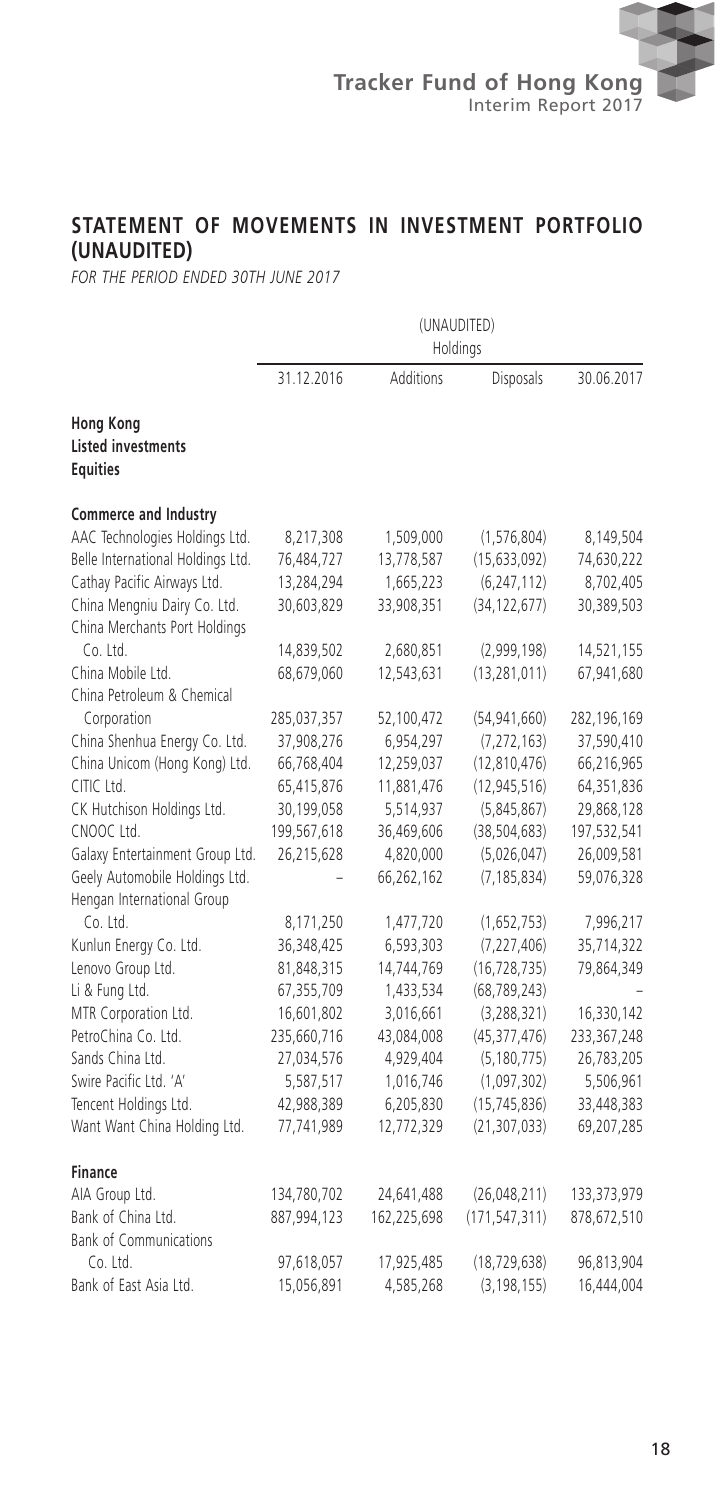

## **STATEMENT OF MOVEMENTS IN INVESTMENT PORTFOLIO (UNAUDITED) (Continued)**

*FOR THE PERIOD ENDED 30TH JUNE 2017*

|                                                          | (UNAUDITED)   |             |                 |               |
|----------------------------------------------------------|---------------|-------------|-----------------|---------------|
|                                                          |               |             | Holdings        |               |
|                                                          | 31.12.2016    | Additions   | Disposals       | 30.06.2017    |
| BOC Hong Kong (Holdings) Ltd.<br>China Construction Bank | 41,328,950    | 7,518,865   | (7, 918, 204)   | 40,929,611    |
| Corporation                                              | 1,208,262,156 | 220,927,729 | (232, 560, 446) | 1,196,629,439 |
| China Life Insurance Co. Ltd.                            | 83,147,819    | 15,195,210  | (16,038,614)    | 82,304,415    |
| Hang Seng Bank Ltd.                                      | 8,541,507     | 1,561,730   | (1,644,771)     | 8,458,466     |
| Hong Kong Exchanges and                                  |               |             |                 |               |
| Clearing Ltd.                                            | 13,023,292    | 2,510,482   | (2,668,958)     | 12,864,816    |
| HSBC Holdings Plc                                        | 137,107,624   | 26,389,608  | (30, 385, 382)  | 133,111,850   |
| Industrial and Commercial Bank                           |               |             |                 |               |
| of China Ltd.                                            | 824,748,072   | 150,653,285 | (159, 401, 676) | 815,999,681   |
| Ping An Insurance (Group)                                |               |             |                 |               |
| Co. of China Ltd.                                        | 58,266,849    | 10,645,857  | (11, 249, 931)  | 57,662,775    |
| Properties                                               |               |             |                 |               |
| Cheung Kong Property                                     |               |             |                 |               |
| Holdings Ltd.                                            | 30,073,774    | 5,284,596   | (5,935,638)     | 29,422,732    |
| China Overseas Land &                                    |               |             |                 |               |
| Investment Ltd.                                          | 42,826,124    | 7,792,483   | (8, 205, 450)   | 42,413,157    |
| China Resources Land Ltd.                                | 30,918,376    | 5,677,279   | (5,932,302)     | 30,663,353    |
| Hang Lung Properties Ltd.                                | 22,944,933    | 4,132,982   | (4,691,653)     | 22,386,262    |
| Henderson Land Development                               |               |             |                 |               |
| Co. Ltd.                                                 | 12,259,044    | 3,442,249   | (2,425,233)     | 13,276,060    |
| New World Development                                    |               |             |                 |               |
| Co. Ltd.                                                 | 63,082,923    | 14,297,811  | (13,091,001)    | 64,289,733    |
| Sino Land Co. Ltd.                                       | 34,896,860    | 5,630,056   | (9,363,545)     | 31,163,371    |
| Sun Hung Kai Properties Ltd.                             | 14,554,175    | 2,660,837   | (2,802,925)     | 14,412,087    |
| The Link Real Estate                                     |               |             |                 |               |
| Investment Trust                                         | 24,925,520    | 4,433,755   | (4,881,918)     | 24,477,357    |
| Wharf (Holdings) Ltd.                                    | 15,210,361    | 2,519,035   | (4,309,282)     | 13,420,114    |
| <b>Utilities</b>                                         |               |             |                 |               |
| Cheung Kong Infrastructure                               |               |             |                 |               |
| Holdings Ltd.                                            | 7,386,204     | 1,361,081   | (8, 747, 285)   |               |
| CK Infrastructure Holdings Ltd.                          |               | 7,373,319   | (43,995)        | 7,329,324     |
| China Resources Power Holdings                           |               |             |                 |               |
| Co. Ltd.                                                 | 21,796,892    | 3,929,472   | (4,453,035)     | 21,273,329    |
| CLP Holdings Ltd.                                        | 21,170,338    | 3,869,307   | (4,081,507)     | 20,958,138    |
| Hong Kong and China Gas                                  |               |             |                 |               |
| Co. Ltd.                                                 | 85,222,479    | 24,071,298  | (16, 458, 788)  | 92,834,989    |
| Power Assets Holdings Ltd.                               | 15,492,792    | 2,819,941   | (2,968,458)     | 15,344,275    |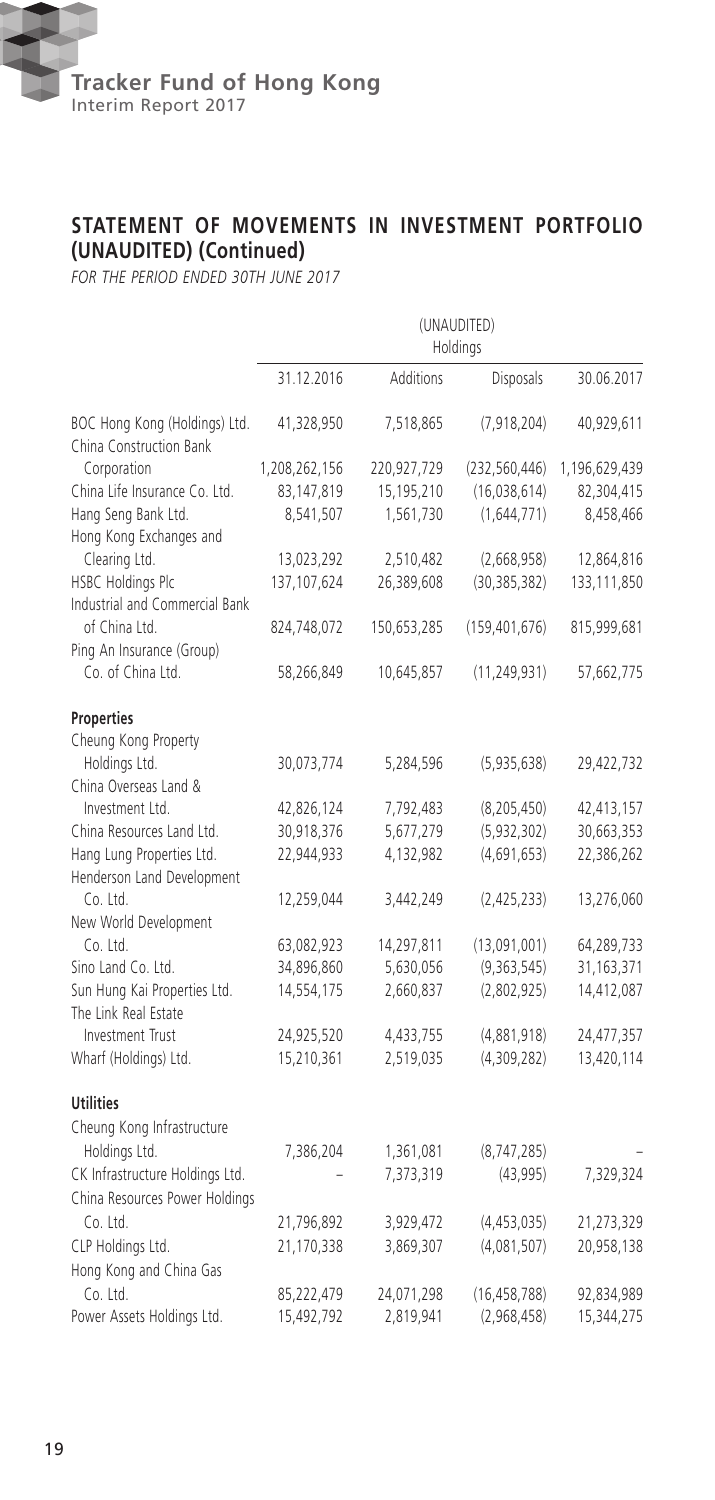

## **PERFORMANCE RECORD (UNAUDITED)**

*FOR THE PERIOD ENDED 30TH June 2017*

#### **Fund Performance**

During the period ended 30th June 2017, the Hang Seng Index increased by 17.11%, while the net asset value per unit of the Fund increased by 18.59%.